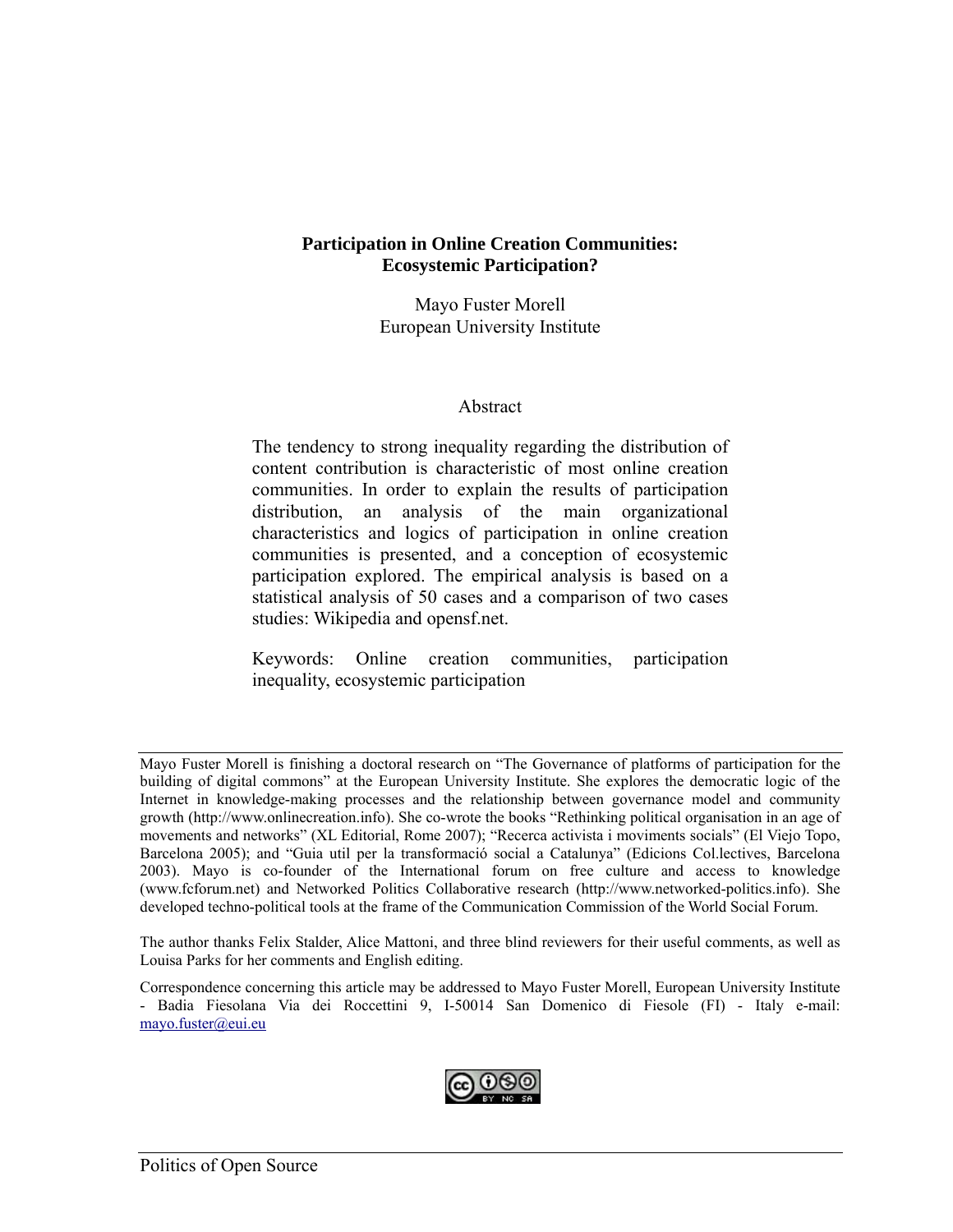#### **Participation in Online Creation Communities**

Conventional participation in most industrial countries has decreased in recent decades (Blais, 2000). Furthermore, citizens' discontent with the mechanisms and institutions of representative democracy has increased (Pharr & Putnam, 2000; Dalton & Wattenberg, 2000). From the perspective of the evolution of democracy, it could be argued that the representative democratic system is in a period of turbulence and readjustment. Some authors also argue that the crisis of conventional forms of participation creates resources for new forms of participation (Norris, 2002). In this line of thinking, the crisis of participation in conventional politics has been accompanied by the increase of non-conventional forms of participation and public expression (Norris, 2002; Cain, Dalton & Scarrow, 2003; Stolle, Hooghe & Micheletti, 2005). An area of particular interest is how the Internet and the new technologies of information and communication (NTI) in general are related to the increase of non-conventional forms of participation. Previous research on the Internet and politics debate has mostly concentrated on well-established and traditional actors and with mainly offline bases (Trechsel, Kies, Mendez, & Schmitter, 2003; Norris, 2002; Römmele, 2003; van den Donk, Loader, Nixon, & Rucht, 2004; Vedel, 2003). The analysis presented in this paper instead concerns online creation communities.

*Online creation communities (OCCs)* are a specific type of online community. OCCs are a form of collective action performed by individuals that communicate, interact, and cooperate in several forms and degrees of participation which are integrated in an eco-system. This communication, interaction, and cooperation is mainly via an Internet-based platform for participation and with the common goal of knowledge-making and sharing. OCCs result in a *digital common*, that is, an integrated resource of information and knowledge (partly or totally) collectively owned and freely accessible to third parties.

Knowledge-making in the frame of this research is defined as the process of the creation and systematization of socially dispersed information and knowledge resources and cognitive capabilities resulting in evolving bodies of shared knowledge.

Other terms used to refer to these types of online communities are mass collaboration, common-base peer production, and/or social production (Leadbeater, 2008; Benkler, 2006).

The OCCs emerge in diverse fields, including scientific communities (i.e., multi-media content, scientific resources, political organizing, or linguistic communities).

OCCs are an interesting form of collective action from two points of view. First, OCCs are interesting from the point of view of constituting spaces for civic engagement, the dissemination of alternative information, and participation in the public space, which could contribute to enriching public discussion in a representative democracy. Second, OCCs are interesting from the point of view of citizen engagement in the provision of public goods and services based on a *commons* approach, that is the provision of public goods not necessarily linked to the state or other conventional political institutions.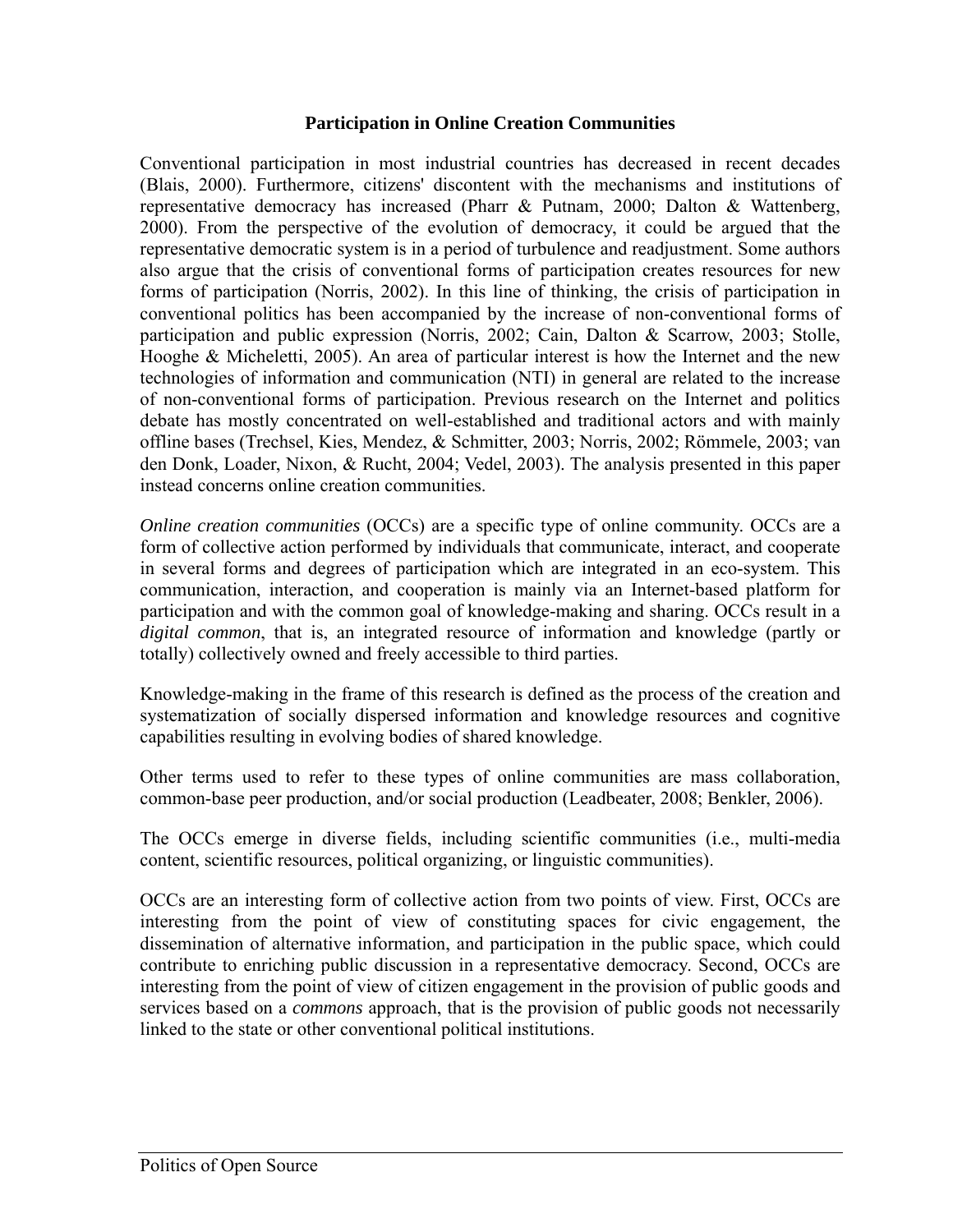# **Empirical Research Design**

The combination of several approaches and perspectives characterizes the empirical research design. Both offline and online methods are used; and a quantitative large-N analysis and a qualitatively-oriented comparison of two cases studies contribute to the triangulation of methods.

The large-N Web analysis was based on a sample of 50 units and was analyzed by elaborating a codebook, collecting data of digital threads, and producing a descriptive statistical analysis of the data.

For the sampling, a snowball method was used. The strategy for the selection of the units for the sample was based on covering a variety of OCCs following several sampling guidelines: those with international scope; a balance between larger and smaller OCCs; equilibrium between more recent and older organizations; and a balance between the several types of knowledge content.

 After the sample was built, I designed a codebook for the large-N (available on request) analysis. The codebook aimed at conducting a structured analysis. The codebook consisted of a set of options concerning the presence or otherwise of indicators. I followed the codebook for each case, visiting and observing the Web site of each OCC. During the "field notes" stage the general impression was also kept. The data was collected in May 2008 and in January 2010. The large-N analysis helped to define the analysis for the case studies and their selection.

The in-depth case studies focused on Wikipedia and openesf.net. Starting in 2001, Wikipedia is one of the great successes of collective action on the Web. It is an online encyclopedia built through the collaboration of volunteers on the web. It contains millions of articles and ranks among the top ten most visited sites. It is based on wiki technology, every one of its articles can be edited by anyone – credentials are not checked. Changes are visible to everyone immediately, without any review cycle. The platform that hosts Wikipedia is provided by the Wikimedia Foundation.

The other case study is openesf.net. Openesf.net is a platform provided by the European Social Forum (ESF). The ESF is the main gathering of social movements in Europe. It is the European section of the World Social Forum, which started in 2001 as a meeting of alternatives and to critique the neoliberal approach of the World Economic Forum of Davos. Both Social Forums host platforms for archiving information on the forums, developing the forum program, facilitating the network among the forum participants, and allowing the collective (re)construction of the memory of the forums. It covers issues such as the alternative economy, neoliberal criticism, and environmentalism, among other issues.

One of the positive aspects of this case selection is the independence of the cases. These cases have multiple causes, diverse roots, and varied trajectories. However, similar organizational principles are involved regardless of the substantive contexts.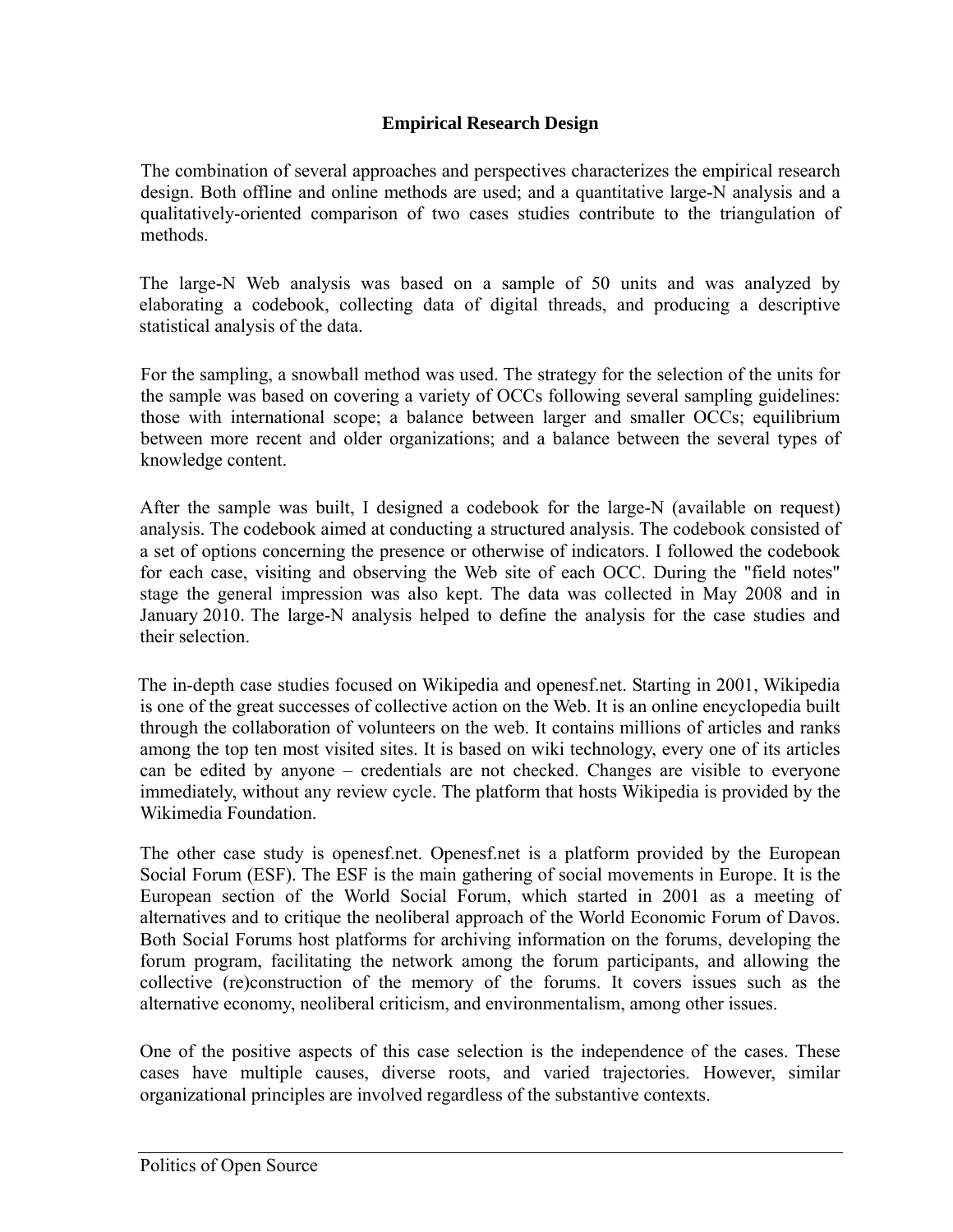I combined several methods in carrying out these case studies. Furthermore, I did not follow the same plan for each case. Before starting this work, I had already researched the Social Forum case study, but not alongside Wikipedia. In this regard, I carried out fewer interviews for the Social Forum case because I was already familiar with it. Furthermore, for the Social Forum case, I developed statistical analysis of participation data for Openesf.net, since such data were not already available, while for the Wikipedia case, I did not analyze data on participation because there was already information available from previous empirical research.

Data on the social forums was collected and developed during 2007 and 2008. The Wikimedia data collection took place between July 2008 and August 2009.

The data for the openesf.net case study was collected using online ethnography; participant observation at meetings of ESF organizers; 25 interviews of main ESF organizers, openesf.net providers and participants, assuring a plurality of nationalities and backgrounds; and most importantly the statistical analysis of participation data available about the Web site $\frac{1}{1}$ 

 The data collection for the statistical analysis of participation in openesf.net was extracted through online ethnography on 4, 5, 6, and 7 March 2008. The data was extracted for the complete population (220 participants and 62 projects). Field notes were also made during the data collection. (The codebook on participation data can be provided on request).

 It is worth mentioning that Openesf.net closed in March 2010 due to a lack of resources of the ESF.

The Wikipedia case study evidence was gathered through online ethnography; participant observation at meetings of Wikipedians, the annual meeting of Wikipedians (Wikimania), and at the Wikimedia Foundation headquarters; and 35 interviews with Wikipedians of several nationalities and backgrounds. For the Wikipedia case I did not analyze data on participation, using instead the available data from previous research. More concretely, I used the data available from the wiki analytics developed by the Wikimedia Foundation and available at the Web site, and the research conducted on the ten bigger linguistic Wikipedia by Ortega & Gonzalez-Barahona  $(2009)$ <sup>2</sup>

 $\overline{a}$  $1$  Online ethnographies were conducted for the mailing list and online spaces at the openesf.net Web team 2008, Openesf team 2008, fse-esf mailing list, Nordic ESF Documentation and Nordic Web group; for the Web sites fse-esf.org, openesf.net, openelibrary.info and esf2008.org; and for weekly chat meetings of the ESF Web team. Interviews were carried out during the European Preparatory Meetings. Participant observation was carried out at the *European preparatory Assemblies* and ESF Web team meetings at Lisbon April 2007; Stockholm September 2007; Istanbul December 2007; Berlin February 2008; and, Kiev June 2008.

<sup>&</sup>lt;sup>2</sup> Online ethnography of English, Italian and Spanish Wikipedia and of the mailing list foundation 1, Wikiresearch-l and Wikipedia\_l. Participant observation at Wikimedia Italia annual meeting: Rome, September 2007; Meet up Palo Alto November 2008; Wiki meet up Boston October 2009; Ten Days volunteering at Wikimedia Foundation (From 10 to 20 December 2008); Wikimania. Buenos Aires August 2009; and Wikimedia Italia annual meeting at Rome in September 2009.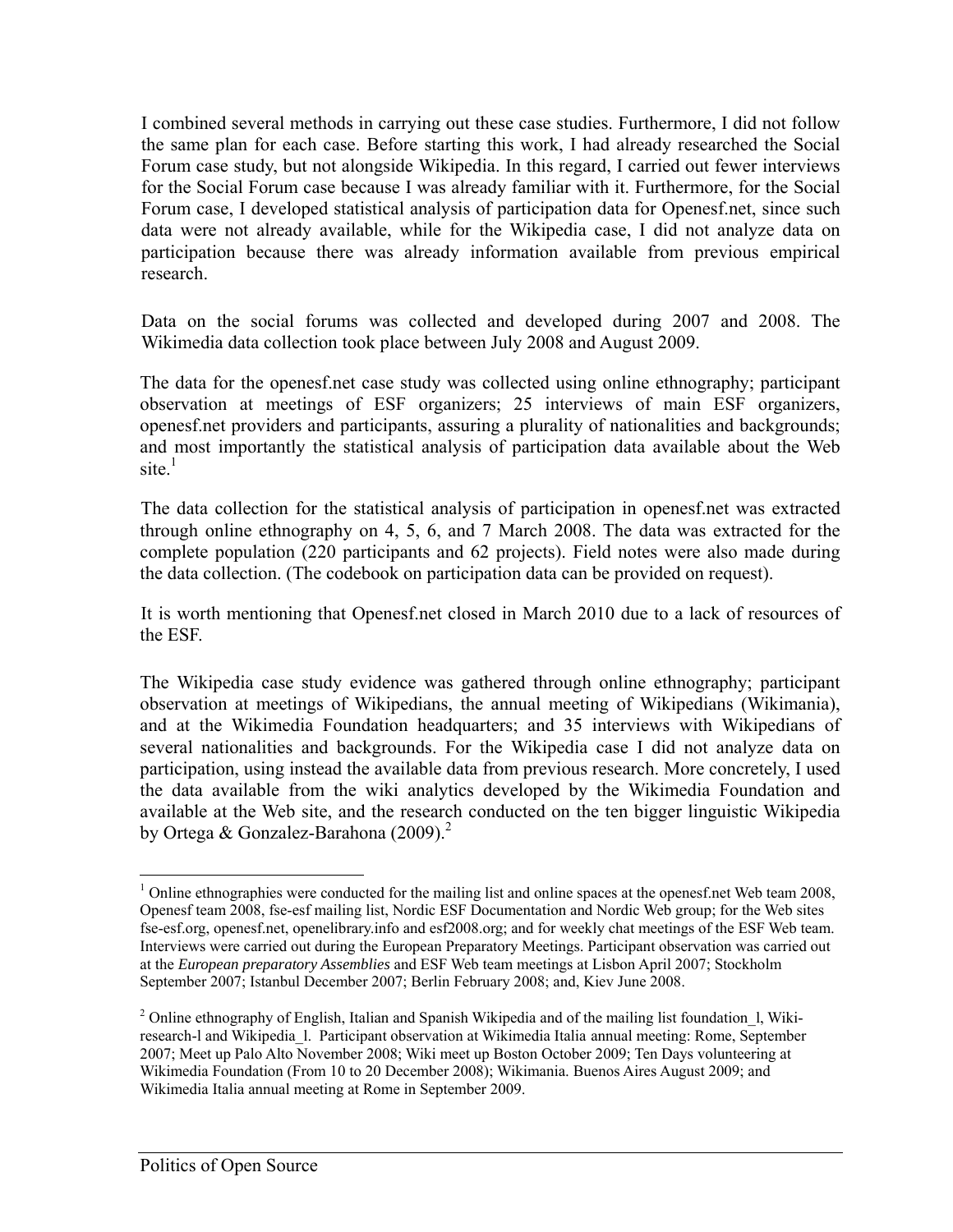#### **Distribution of Participation in Content Generation in OCCs**

Highly cooperative OCCs are emerging around online media (i.e. Wikis, e-lists, Internet forums). The question is: how is participation organized in such forms of collective action?

Research on the distribution of participation in online communities suggests some common features of the distribution of participation in content generation in online communities. A very low percentage of committed participants usually account for a disproportionately large amount of the content; a low percentage of participants that make very small or indirect contributions; and, finally, a large presence of individuals that do not participate. This distribution of participation is known as 90/9/1 principle or 1% power law (Hill, Hollan, Wroblewski, & McCandless, 1992; Horowitz, 2006; McConnell & Huba, 2006; Nielsen, 1997;). It refers to the general observation that 90% of visitors are lurkers who read or observe but never contribute, 9% who contribute a little or from time to time, and 1% of participants who contribute a lot and account for almost all the content and system activity (Nielsen, 2006).

Lurker is a term that refers to a person who reads discussions and observes an interactive system, but rarely, if ever, posts or participates. However, many lurkers feel that they are part of the community (Nonnecke & Preece, 2000).

Even before the Web was invented researchers documented participation inequality in a variety of online media (Hill, Hollan, Wroblewski & McCandless, 1992; Nielsen, 1997; Whittaker, Terveen, Hill & Cherny, 1998). In a study of more than 2 million messages on Usenet, Whittaker*,* Terveen, Hill & Cherny found that the most active 3% of posters contributed 25% of the messages, while 27% were from people who posted only a single message (1998). The presence of lurkers was also documented by initial online communities such as the Well (Rheingold, 1993; Turner, 2006). In Free and Open Source projects (FLOSS), a small amount of very active participants are responsible for the vast majority of the work (Ghosh & Prakash 2000; Koch & Schneider, 2002; Mockus, Fielding & Herbsleb, 2002). This behavior in FLOSS is not only specific to source code production, but can generally be found in other elements in software, such as documentation and translation tasks (Robles, Gonzalez-Barahona & Merelo, 2006).

Previous analyses of Wikipedia have addressed the question of participation distribution and showed that contributions to Wikipedia also present strong inequalities. Depending on the research, the importance of a "core team" as the main contributor of most of the content is more or less balanced with the contributions of a long line of less frequent participants. Jimmy Wales, the founder of Wikipedia, originally noted in December 2005 that "half the edits by logged in users belong to just 2.5% of logged in users." (Wales, 2005). Research since 2005, particularly by Kittur, Chi, Pendleton, Suh, & Mytkowic, measuring contribution differently by different classes of editors, showed that elite contributions (10,000 or more edits) were less powerful in comparison with the "long tail" of small participants. The authors put it in this way: "Power of the Few Vs. Wisdom of the Crowd: Wikipedia and the Rise of the Bourgeoisie" (2005). However, Ortega & Gonzalez-Barahona later concluded that less than 10% of the total number of authors are responsible for more than the 90% of the total number of contributions or, in the opposite terms, 90% of the active editors are responsible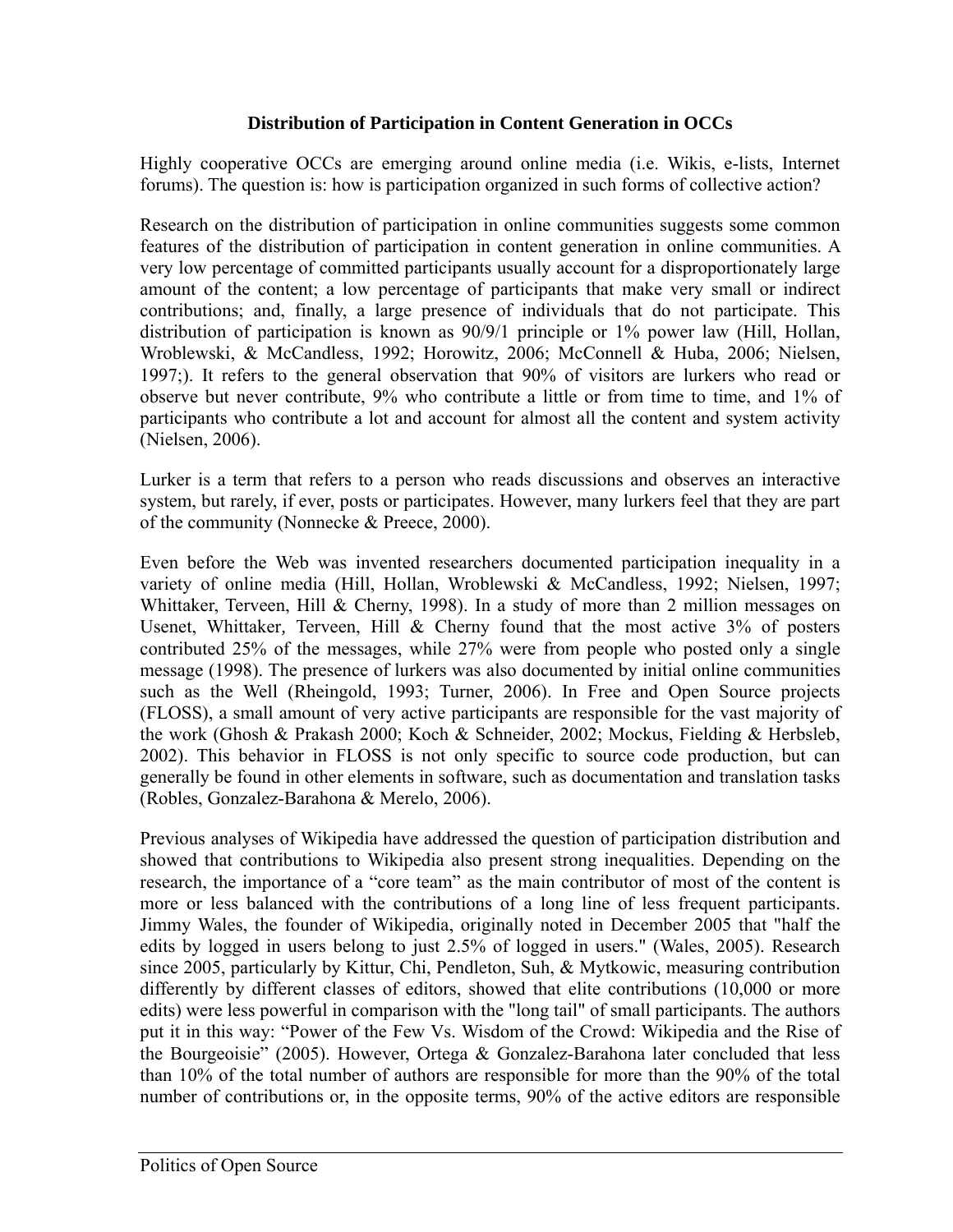for less than 10% of the total number of contributions. Ortega & Gonzalez-Barahona's results reduced the importance of the "long tail" and instead reinforced the idea that contributions by the most active participants overwhelm contributions by the crowd of sporadic authors. According to these authors, the evolution of this inequality over time remains very stable (with a typical value of between 80% and 85% of content produced by a core team). Furthermore, all the top-ten languages of Wikipedia showed a similar pattern. A very variable behavior pattern at the very beginning of each Wikipedia (up to 20 months) then altering and showing a common growing trend of inequality, characteristic of mature Wikipedia environments in every language. Finally, these authors also pointed out that the "core team" of very active participants is not necessarily formed by the same individuals over time (2009).

Concerning the openesf.net case, previous research on the social forum has not paid attention to the distribution of participation in the online platforms linked to them. To fill this gap, I analyzed the actual participation at the openesf.net, an online community hosted by the European Social Forum.

Participation at the ESF is organized around both organizations and individuals. However, I analyzed participation in openesf.net in terms of individual participation, since the large majority of the accounts (97,19%) are registered with the name of an individual rather than an organization.

Concerning participation by generating content, the results of the analysis showed that 18 % of the participants generated content and 82 % of the participants did not. Among the participants that did generate content the more frequent contributors are those that generated content for *only* one project (14,2%) while the rest generated content for two to seven projects (3,7%).

The results show that 18% of participants generated content and 82% did not. Within the 18% of content generators, 3,7% were very active participants (generated content in more than one project) and 14,3 % were less active participants. In this regard openesf.net follows an 82/14,3/3,7 rule. Several reasons could underlie the higher percentages at openesf.net as opposed to  $90/9/1$ . On the one hand, openesfinet is not completely open, it requires registration which already indicates a higher commitment to participation. If we consider participation in terms of only visiting the site (without registering) the percentage of active participation would be lower, as the number of participants with lower commitment would increase in contrast to those with higher commitment. On the other hand, participants in openesf.net also meet in organizational meetings and during the ESF itself. The fact that openesf.net participants have other ways of knowing and meeting each other could affect the way people act on the site, for example, it could be the case that it increases participation as some of the participants already know each other.

Furthermore, the results depend on how content is conceived. The generation of content was strictly defined as activities which are not directly related to personal information. Content was understood as the creation of spaces for a project, the editing of wiki pages in the projects and the upload of documents or other audio-visual material in the projects. Instead, if we look at participation in terms of "exhibitionism", that is considering if the participant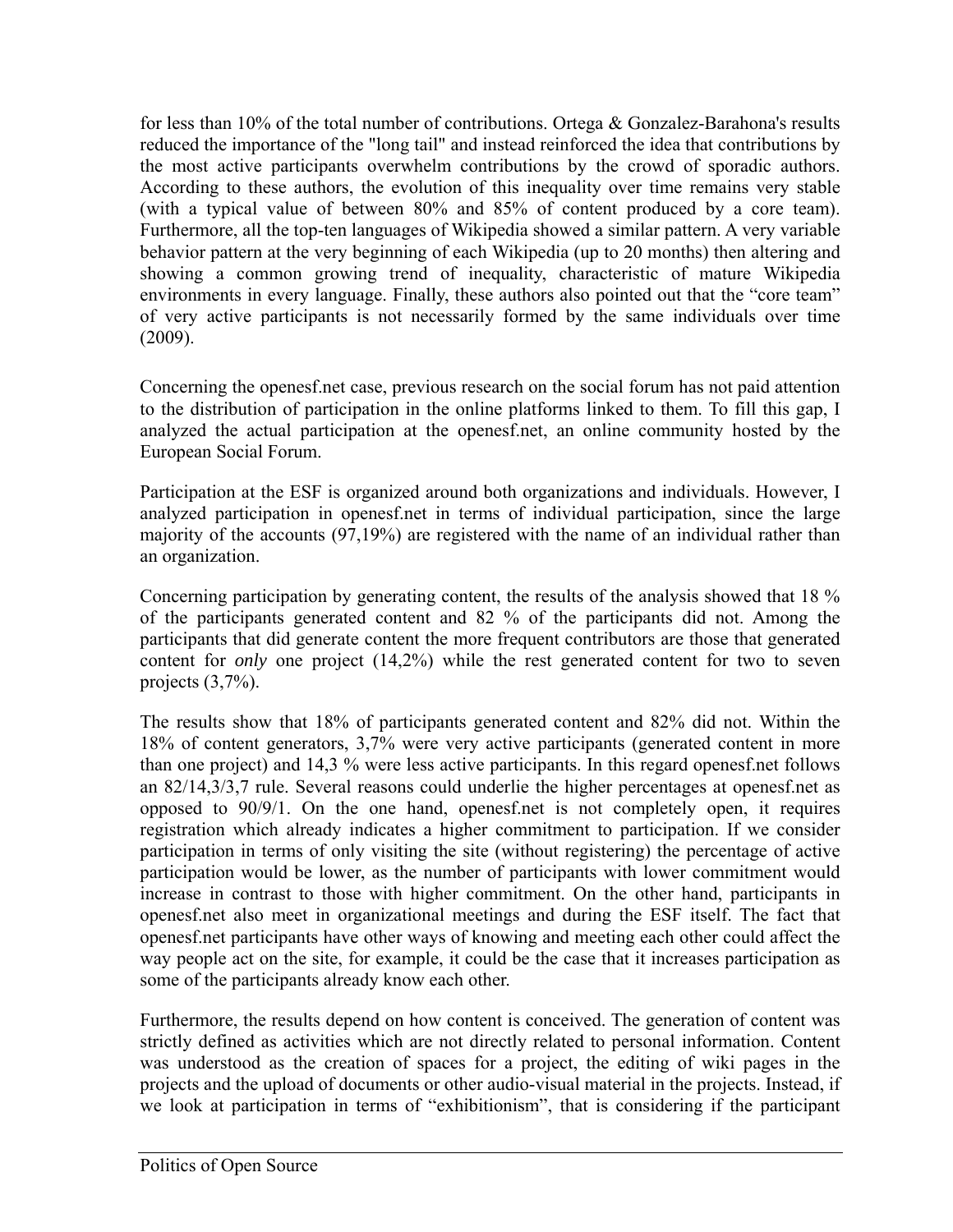provides not compulsory information about him/her at the participant page, then the results change. 44,9% of participants provided at least one extra item of information about her/himself in the registration process. In this regard, if we consider providing personal data as content generation, 44,9 % of users would be considered participants. According to Bimber, Flanagin & Stohl one primary effect of NTIs is to make boundaries between private and public domains porous and easily crossed (2005). In this regard, the decision to consider the provision of personal data as content or not must be taken carefully, as it would change the results on the distribution of participation in content generation.

In sum, the tendency to inequality seems to be characteristic of most online communities. However, actual percentages per each profile (active participants/participants/lukers) may not follow the 90/9/1 principle to the letter. Percentages for each profile may depend on what the content is and the protocols for participation in each community. For example, for some communities the percentage of active participants is a bit higher, as will be shown in the following section for the Openesf community case, while in other cases, such as YouTube, only 0.16% of visitors upload content (Source: 90-9-1.com). From this analysis it also emerges that depending on how active content contribution is conceived, results may vary substantially. In order to develop rigorous comparisons of participation at OCCs shared indicators of participation in content generation must be established - which is difficult due to the diversity of content addressed by OCCs.

# **Organizational Logic of Participation in OCCs**

In the previous section, I addressed the distribution of content generation among the participants according to quantitative data on participation. In this section a qualitativelyoriented analysis will be presented instead, in order to approach the organizational logic and main organizational principles of the OCCs' environment. Environment refers to the architecture or structure of the space combined with the social norms and values that regulate it. Additionally, how the several organizational principles relate to each other will form part of the analysis. Finally, reflections on how these organizational principles affect types of participation, and, more concretely, result in the 90/9/1 principle, will also be presented.

My analysis departs from the assumption that collective actions following a representational ethos and collective actions following a participative ethos have their own distinctive logics and dynamics. The meaning and function of participation in a representative organization could be different from participation in an open-to-participation organization. Furthermore, online environments have some constraints that could affect the way participation takes place.

# **Main organizational principles of participation in OCCs**

# *a) Openness to participation*

Openness to participation is the main principle in OCCs. Concrete indicators of the openness to participation dimension are the provision of multi-interactivity channels of participation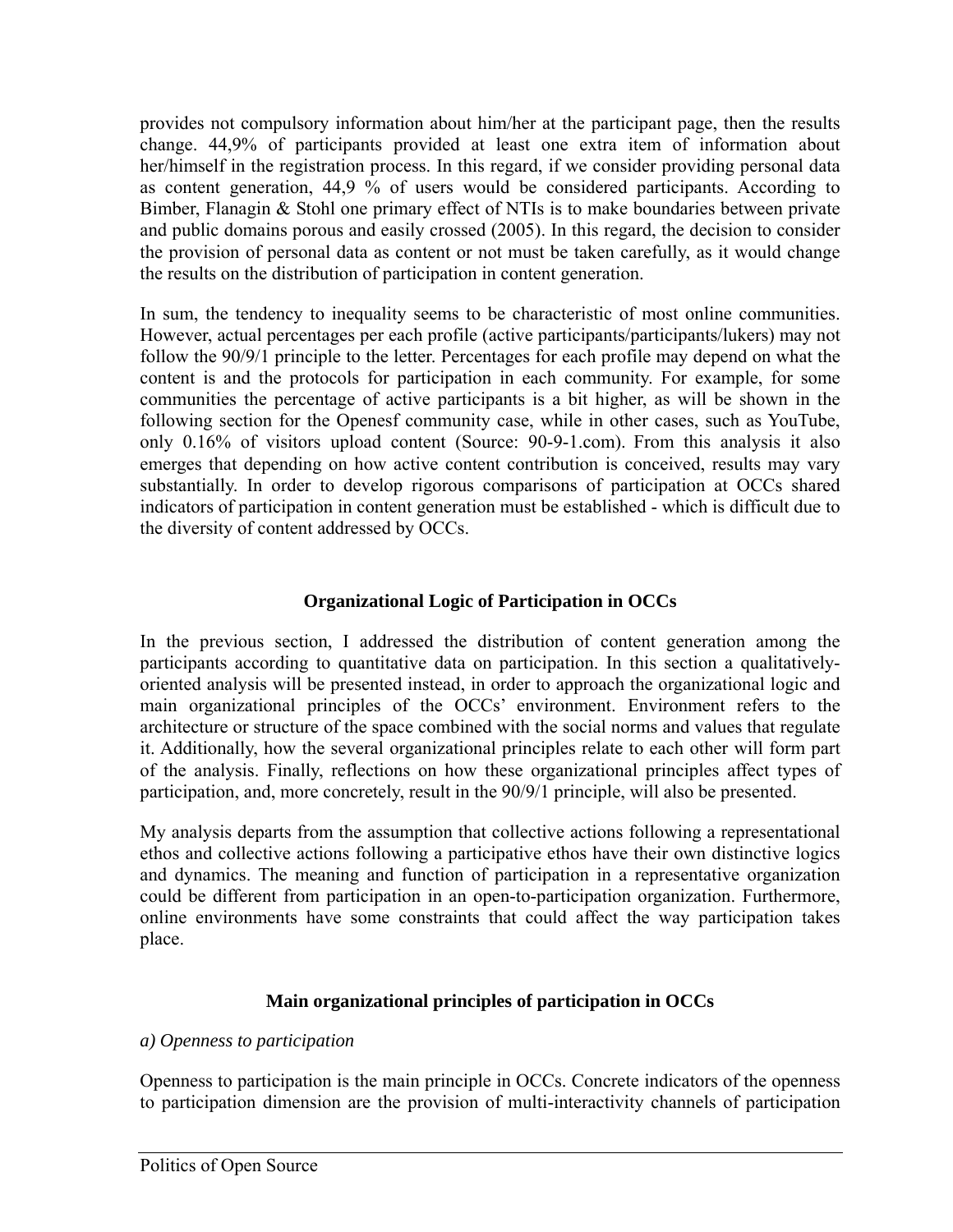that allow participation in the content hosted at the site, and the protocols that guide those applications. Protocols refer, for example, to low requirements for credentials to participate. According to Reagle, this open character has a non-discriminatory meaning, and "prohibits arbitrary discrimination against persons, groups, or characteristics not relevant to the community's scope of activity" (2004).

According to the large-N analysis, OCCs usually have an average of 4 different channels of participation (i.e. the possibility to add comments to a specific section of the contents, upload materials, and edit Web pages, among others). The protocols that guide participation in OCCs appear to incentivise participation in a high percentage of the cases (i.e. 80% of the registration systems allow automatic registration without requiring any filter to become part of the platform).

By highlighting the importance of the openness to participation principle in OCCs, I am not implying that all OCCs are equally accessible. OCCs constitute a substantial reduction of the barriers to information and knowledge. However, the level of inclusion of OCCs and the reduction of sources of barriers to participation is not absolute and depends on the issue dealt with. In terms of information usability, the analysis shows that this is an important aspect of the OCCs (all the cases have at least one indicator of usability). However, in other aspects linked to inclusion OCCs perform badly. For example, OCCs turned out not to be inclusive in terms of accessibility for people with physical disabilities. In terms of inclusion by reducing the barriers to use and access the technology which supports the collective action, the OCCs are again irregular. Some OCCs have mechanisms to reduce the barriers linked to the technical base, however 16% of the cases have none.

Although the OCCs are characterized by the importance of openness to participation, the participant observation data showed that equal participation and contributions did not seem to be expected.

While according to the representative ethos, equal participation (understood as equal representations of all voices) constitutes one of the pillars of legitimacy in representative systems, in OCCs, equality seems to refer to the openness for participation (as a possibility) rather than in the resulting participation and contribution.

Finally, it is worth mentioning that openness to participation has a trade off. It does result in disruptive behavior, such as spam or vandalism.

Concerning the case studies, in both of these the indicators for the importance of openness as defined for the large-N analysis are present: that is, both cases adopted easy to use technology and channels for open participation, plus a lack of requirements for credentials or other requirements in order to intervene. However, in contrast to Wikipedia, where a person can intervene in the content without being registered, in openesf the user must register in order to intervene. Registration is however automatic, and so it is not a very high barrier to openness to participation. Furthermore, openesf.net had different degrees of openness. Openesf.net is divided into projects and each project can decide the level of openness for intervening in the project, choosing between: open to any person registered at openesf.net or open only to members of each specific group at openesf.net.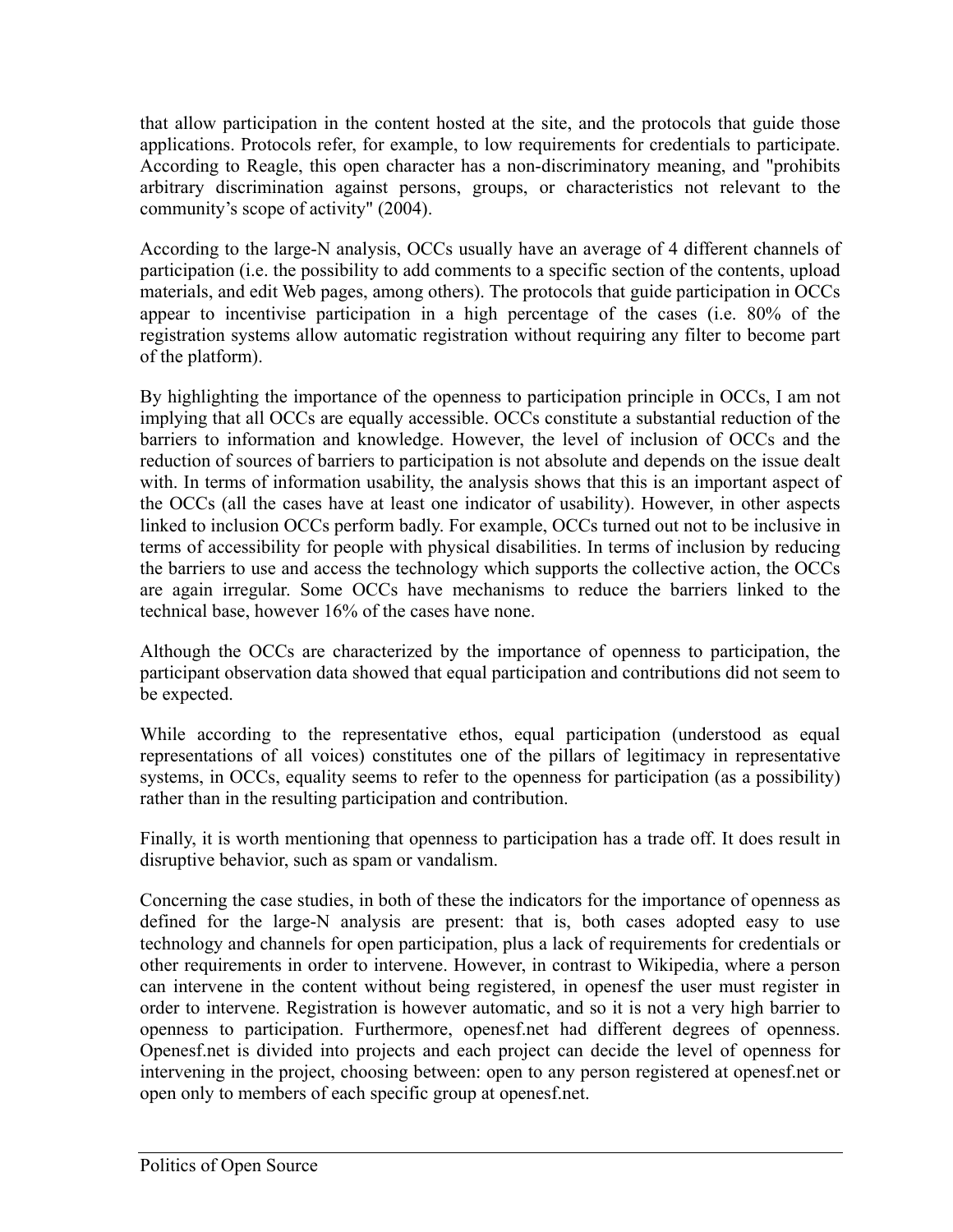Finally, in the discourses of both cases it is emphasized that the community provides the accessibility to participation. For example, when Wikipedia is presented as "*the encyclopedia that anyone can edit*" (Source: Wikipedia main entrance).

The emphasis on the openness to participation principle impressed in the environment does not necessarily result in actual participation, that is it does not necessarily mean that the OCCs see high participation. If an OCC is participated in or not is a difficult, but overall a relative question. The maximum level of participation depends on the actual goal and target constituency of each case. As will be presented in the following, the openness to participation principle is at the service of the goal or mission of each OCC.

In terms of resulting participation in the case studies, it may be said that Wikipedia achieved a high level of participation in accordance with its goal. As mentioned previously, empirical research showed that 10% of the participants generate 90% of the content (Ortega  $\&$ Gonzalez-Barahona, 2009). Considering that 10% of the very active participants in Wikipedia number more than 300.000, it can be concluded that Wikipedia is highly participated in (Source, Wikimedia Foundation). More than 300,000 participants is a high level of participation if we compare with other forms of organizing for the achievement of a similar goal, such as the Encyclopedia Britannica (Emigh & Herring, 2005).

Furthermore, the Wikipedia community accomplishes its goal. Wikipedia is the largest encyclopedia in history. There does not seem to be a problem with a lack of participation in Wikipedia. On the contrary, on some occasions a problem of "too much participation" occurs. This happen when the levels of participation are so high that technically the system is not able to sustain the amount of activity and collapses. This occurred for example after the 11 September 2001 attacks or the Obama elections, during which many people wanted to keep Wikipedia updated (Interview Tomasz Finc, Wikimedia Software Developer, San Francisco, November 2009).

Interestingly, from my participant observation, I noticed some signs that suggest that inequality in terms of contributions does not seem to be interpreted as a problem among the Wikipedia participants. GerardM, an active wikipedian, spoke out in an mailing list against the idea of regular equal contributor and for valuing all community forms: "*When you divide people up in groups, when you single out the ones "most valuable" (because they contribute more), you in effect divide the community. (...). When you label groups of people, you divide them and it is exactly the egalitarian aspect (independently of their contribution) that makes the community thrive*" (GerardM e-mail to the mailing list Wiki-research-l 21 October 2008). However, this hypothesis on how Wikipedia interprets the inequality of participation would require further research to be fully analyzed.

Concerning the resulting participation in openesf.net, the picture is less clear. Openesf.net is the first tool based on the open participation principle to actually raise significant participation in the Social Forums. However, the levels of participation at openesf.net are low (less than 1200 registered at the highest point) in contrast with the number of participants in the ESF (between 20,000 and 60,000 people registered at the ESF, depending on the year) (Source, main page of the European Social Forum).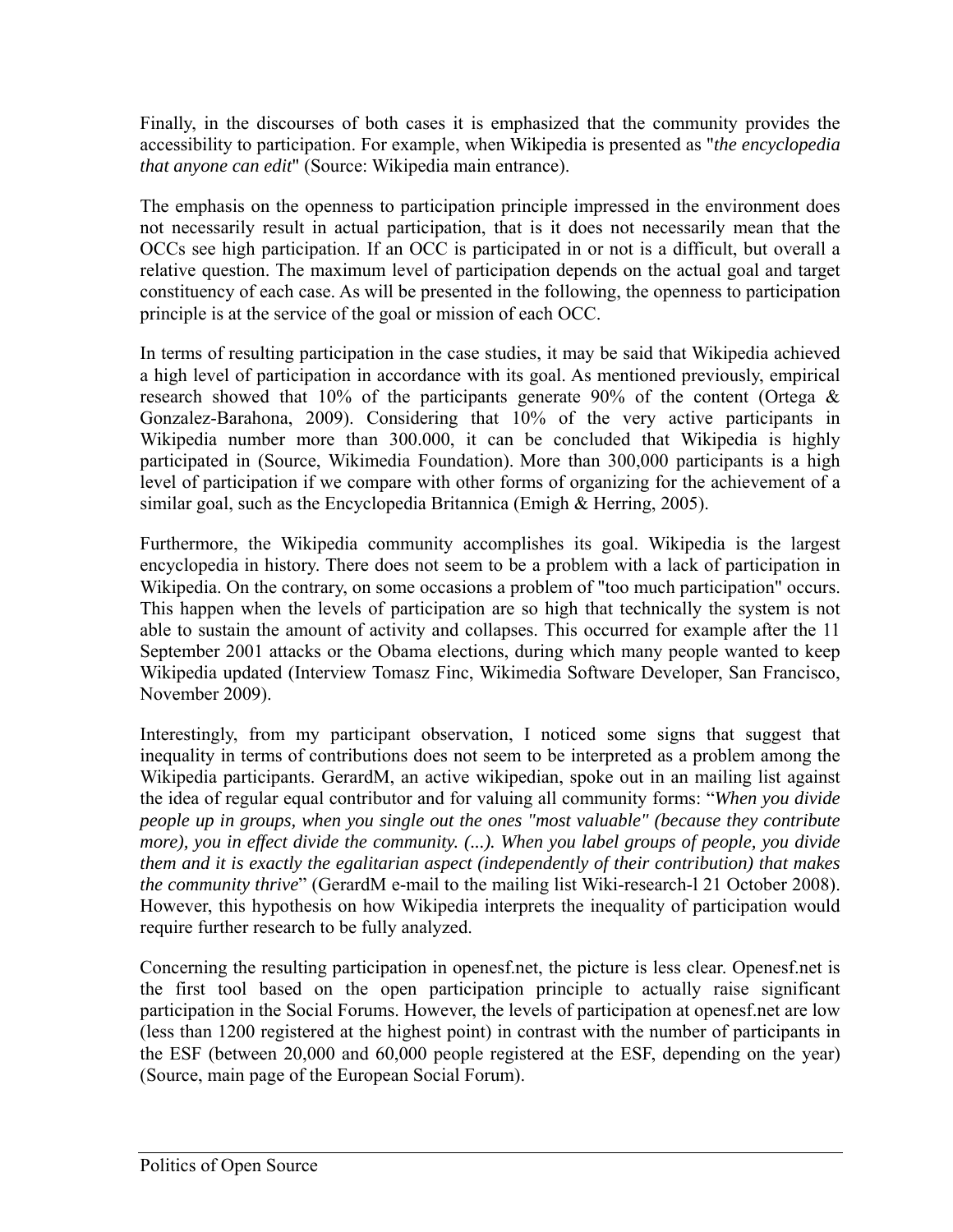Furthermore, in terms of the interpretation of the inequality of participation in openesf.net, there is a discrepancy among ESF participants. In some of the interviews with ESF participants some resistance to the adoption of open platforms was expressed, because they could increase sources of inequality in participation, while others do not mention this reason or do not consider inequality a problem in itself. So again, more systematic research on this specific question would be required in order to investigate the interpretation of inequality of participation in openesf.net and in OCCs more generally.

# *b) Participation is possible in multiple forms and to different degrees*

Participation is possible in multiple forms and to different degrees. Multiple forms refers to task distribution. Not all participants necessarily fulfill the same tasks, but can choose among several (i.e. adding new content, editing content, classifying content, among others). One person could contribute with non-edited information while another participant takes care of editing it and increasing its quality. Some tasks may require more effort and commitment than others, however, tasks in most of the cases are highly divided, so that each participant can develop just a small part of a module, or a large part of it, facilitating the scaling of the participation.

This must not be confounded with a lack of structure, on the contrary the system is highly structured. The environment is split into modules, which makes it easy to locate information without knowing what occurs on the overall site. Search engines and meta-data systems, which are present in 98% of the cases, allow all the modules to be put together, making them easier to handle.

It may also be worth mentioning another type of participation present, "bots", that is a program developed and controlled by specific participants to execute specific and repeatable acts (such as automatic corrections) which are on some occasions responsible for a large amount of activity.

That participation is possible to different degrees refers to different levels of commitment to the site in terms of time and active task performance. The environment's design allows different availabilities for contributions to be accommodated, which, furthermore, results in the three main profiles of participation: very active or strong, weak and non-participant. Several empirical studies have shown how a mixture of strong and weak ties are crucial for organizational success in social movement organizing (Campbell 2005, p.64; Mansbridge 1986; Morris, 2000, p. 450; Uzzi, 1996).

Very active and committed participants are present. That is, people who have a large degree of commitment to the process and dedicate a great deal of time and a large volume of work or complex effort to it.

The formation of a "critical mass" of active participants is particularly important for starting an online community. In Howard Rheingold's (a proponent of the virtual community) words: "*An online community either gets started or it doesn't. The first important stage is growth, at the very beginning. If you do not have a critical mass of participation – that could be ten*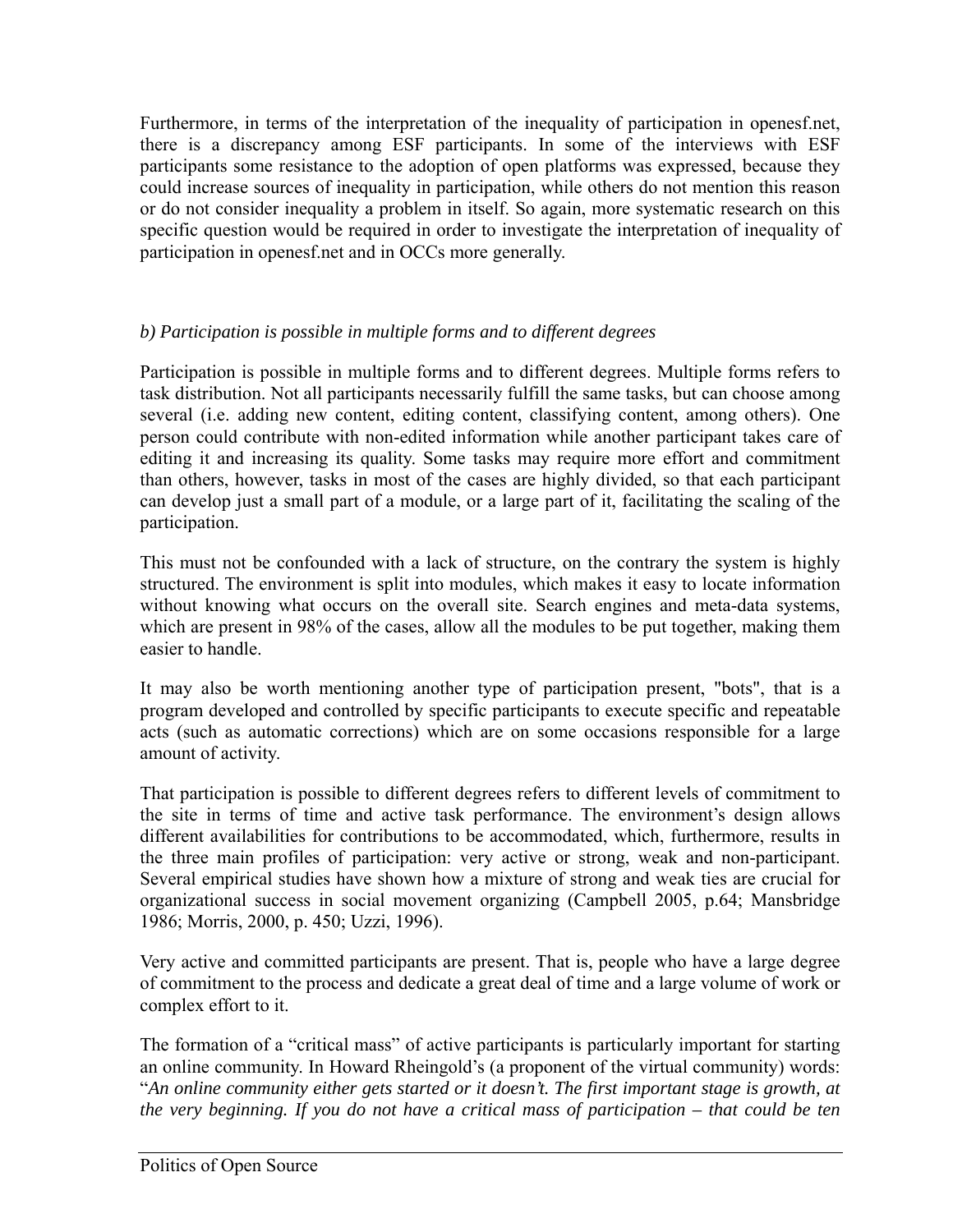*people! (then the online community doesn't get started). But then you're going to have to scale that so that it's not overwhelming for people.*" (Interview Howard Rheingold, Palo Alto, December 2009).

Sporadic or low level participants are also present. The modular organization and task distribution makes it easy to make only small or weak contributions.

The weak ties enable OCCs to reach populations and audiences that are not accessible via strong ties. That is, people who can contribute only sporadically, but not with high levels of commitment.

At FLOSS, the low level of active commitment required among participants is seen as an advantage (Freeman & Rogers, 2002). Granovetter suggests the importance of weak ties for collective action. Weak ties favor reaching vast and diverse fields of information resources (Granovetter, 2005). The concept of *weak cooperation*, as proposed by Cardon and Aguiton (2007), refers to this characteristic of the relational model of online-based collective action. According to these authors, online cooperation around a common goal generally creates weak links (but a large network) in comparison with offline collective action (Cardon & Aguiton, 2007).

In sum, both strong and weak participation are present and accommodated in OCCs. Weak and strong participation constitute important contributions to the community. Furthermore, non-participation or unintended participation is also present and plays a role.

Non-participation could be characterized as free riding behavior. However, free riding, and in general the fact that a large percentage of people do not contribute, do not necessarily constitute a problem for the achievement of the common goal of OCCs. Free riding constitutes an impediment depending on the good the community aims to build. With exhaustible goods, such as natural resources, which can be "used up" and are costly to extract, free riding constitutes a problem. But in a context where new information and communication technologies have substantially decreased the cost of the reproduction of information, goods-based information, like that provided by OCCs, do not necessarily face scarcity problems. When goods are non-exhaustible, non-competitive and exclusion from their use is costly, then free riding is not necessarily a problem. It is even said that OCCs are anti-rival (Weber, 2006). They are not *only* non-rival in the sense that they can tolerate free riding without reducing their stock of value, but are actually anti-rival in the sense that as a whole OCCS positively benefit from free riders. That is, ironically, the value of the outcome of the OCCs increases when more people use them (Benkler, 2006; Bollier, 2008). This implies that for any participant, whether contributor or "free rider", the mere "use" implies a contribution. Nevertheless, this is only so where there is a sufficient number of contributors.

There are several mechanisms by which the value of a digital commons resulting from OCCs increases as more people "use" it.

Firstly, non-participants contribute due to network effects. When network effects are present, as more people "use" the same product or service the more valuable it is.

Secondly, in online environments most of the actions are translated into digital information,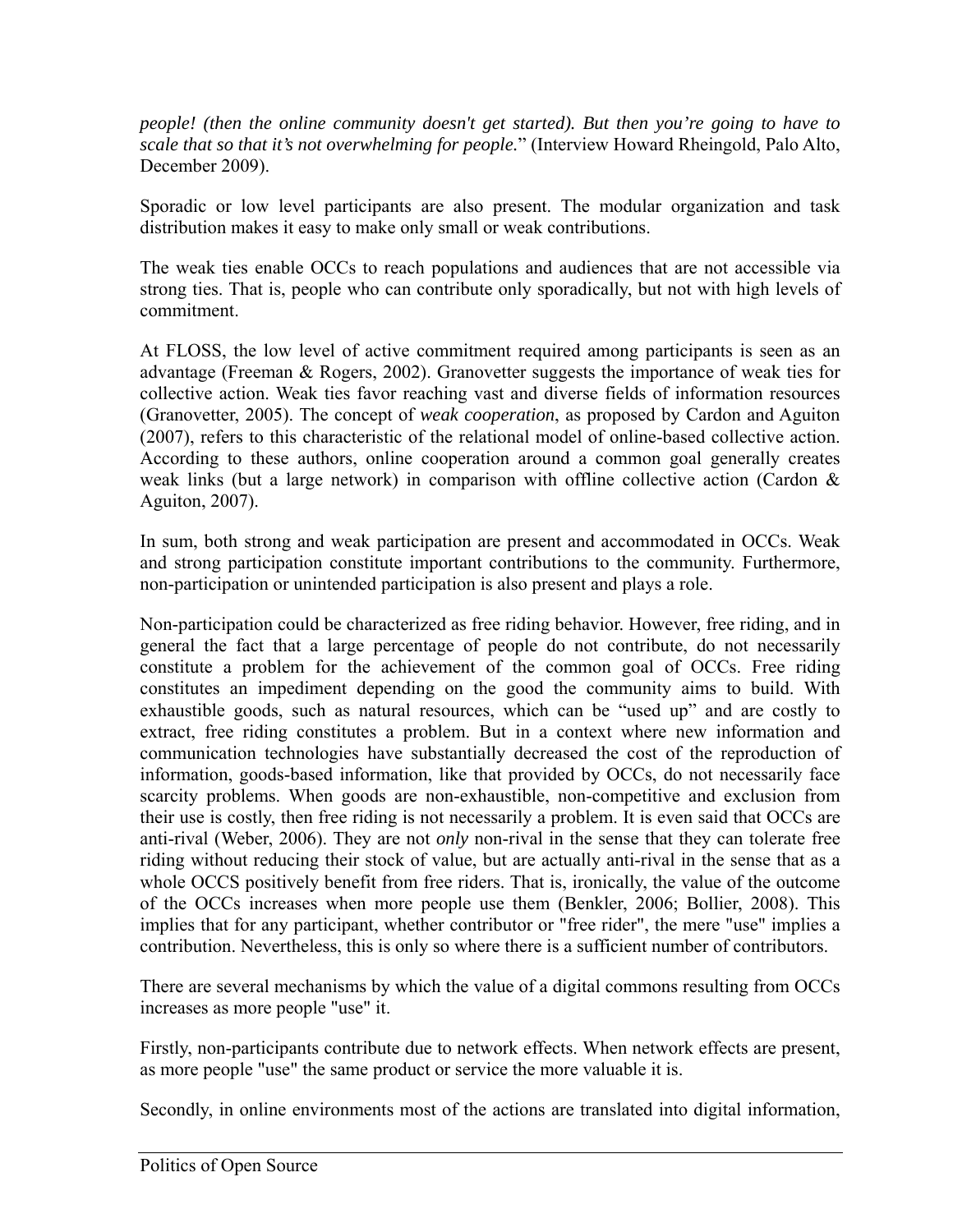known as *digital threads*, the elaboration of the digital threads are a source of very valuable information to improve the content and environment functioning. It could provide relational and attention data. For example, the environment can learn about the connections between content according to how users navigate across them. Or the number of times an article was visited or downloaded could be used as an indicator of quality.

Thirdly, the non-active participants also play a role as *audience. Free-rider audiences* increase the relevance and value of the site's content and increase the motivations for participation.

Finally, it is also worth considering that even though exclusion is present in OCCs, restricting access to non-participants could be costly.

Concerning the case studies, both Wikipedia and openesf.net are based on a modular and high task distribution architecture. Plus, as presented in the previous section, both at openesf.net and Wikipedia the distinction of strong/weak/non-participants is present.

# *c) Modularity and decentralized participation*

The modular organization of the environment with the splitting of content into separate units (such as articles, software packages, albums of thematic pictures etc.) not only facilitates the presence of several degrees of participation, but also regulates the decentralization of activity, which facilitates the scaling of participation.

Not all participants are involved in all the projects or modules, instead, particularly as the OCCs grow, there is a recurrent tendency for participation to split or fragment into projects or modules.

Empirical research has been carried out on the relationship between centralization and project size in FLOSS. According to Crowston & Howison, centralization scores are negatively correlated with the number of active participants. "In a large project, it is simply not possible for a single individual to be involved in fixing every bug (errors). As projects grow, they have to become more modular, with different people responsible for different modules. In other words, a large project might be an aggregate of smaller projects, resulting in what might be described as a 'shallot-shaped' structure, with layers around multiple centres" (2004, p. 15). In Lanzara & Morner terms: "a characteristic feature of development communities is that the process oddly combines a slow global convergence (among all the participants) on the one hand and short and fast local activity cycles" between a small number of participants on the other (2004, p. 20).

Additionally, distributing the environment between modules favors the scaling of participation. The participation of many people in a single (central) place is more difficult to handle.

The division into projects and the resulting decentralization of the participation is present in both the Wikipedia and the openesf.net cases.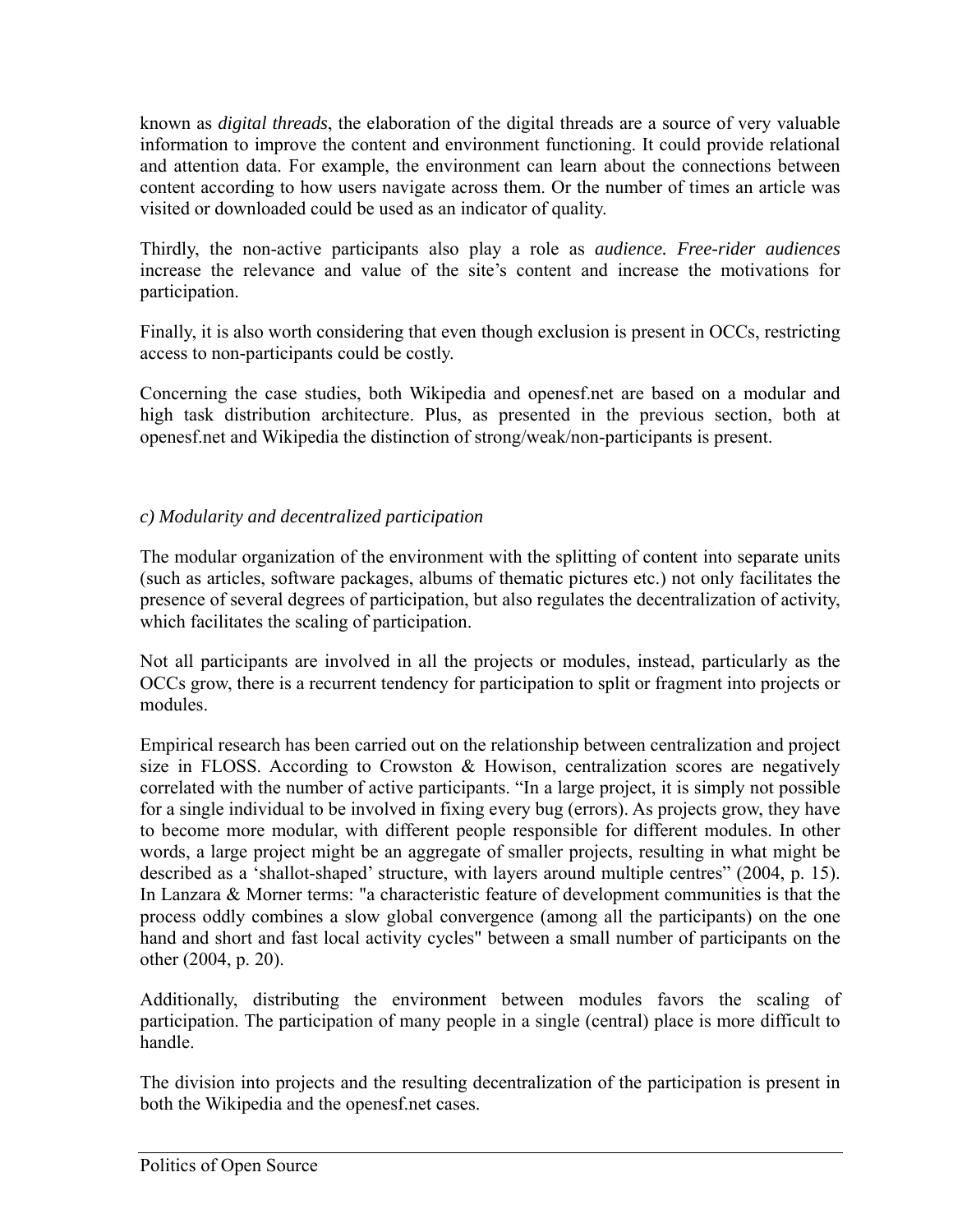Concerning the Wikipedia case, only very rarely are there occasions which co-involve the entire Wikipedia community. Most of the activities of Wikimedia projects are based on the interaction of small groups. Interviewees even mention a profile of participants "that just write articles in his corner" (Interview Jon Davis, Wikipedian, Berkeley, November 2009).

Concerning the openesf.net case, any participant can be part of all the projects. In fact, 41,5% of the projects are composed by one only member, the rest are composed of 2 to 27 members. The projects with 3 members are the most frequent (20,8%).

The decentralized character of the participation is a significant characteristic of the OCCs. It is significant in its contrasts with, for example, social movement organizing, such the cases of the Social Forums process or the Euromayday (mobilization process around labor precarity in Europe). In traditional social movement organizing, collective action or "doing something together" is conceived of as experiencing moments and places together, such as a decisionmaking assembly which gathers all the participants. In the case of OCCs, collective action is not a moment or place of "unification", but instead a form of being together in a fragmented or decentralized way.

The decentralized and fragmented character of OCCs opens up the question of what links them. Importantly, collective action is driven by a common mission (as we will see below). However, it is worth mentioning that in terms of the aggregation of the common, decentralized form of the OCCs, also have "trade-offs". After observing OCCs I began to suspect that the aggregation of the "collective will" (beyond the common mission) become more problematic in this form. Moments which require a collective "voice" in OCCs and which are difficult to achieve with a community form are, for example, decisions on important changes in the site architecture or requirements which arrive from the external world (such as legal questions). However, more research would need to be carried out to confirm these impressions.

AAdditionally, in terms of what links the whole modules, they share the space (the platform) and norms. Furthermore, the use of the same protocols or language links or connects the fragmented or decentralized pieces. In my view, this constitutes lateral forms of aggregations, (more than hierarchical forms or a unification by centralization form) which are essential to the OCCs' organizational logic.

# *d) Participation is asynchronous*

As presented in the previous section, participation is decentralized and there are few tasks in which all participants are involved, it is very rare that all participants are expected to congregate at the same time.

Members are typically geographically dispersed and the platform is their means of interaction (Kollock, 1999). Furthermore, in OCCs of international scope, the time zones of the participants can be very different, which makes it difficult to meet at the same time.

A moment in which participants congregate at the same time is during physical encounters.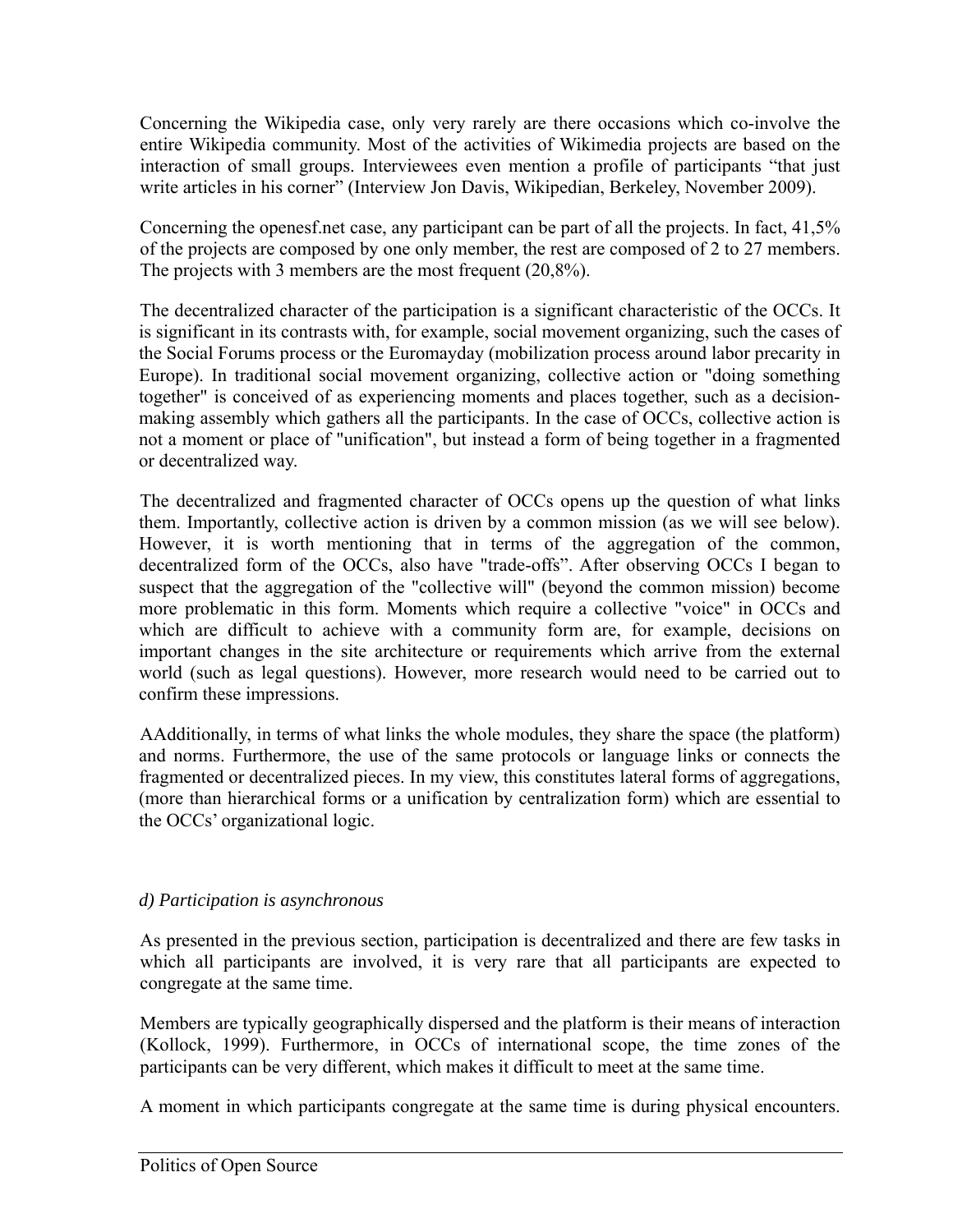Interestingly, some interviewees said that as more online interaction takes place, there is more need to meet physically.

Asynchronic participation is present in all the cases studies. In the two cases, there are organized "local" meetings among the participants. Plus, both of the case study OCCs hold an annual meeting. For the case of Openesf the annual meeting is much bigger than the online community; while for Wikipedia the opposite is true. Wikimania, the annual meeting of Wikipedia, gathers a small fraction of the community, and from my participant observation, I noticed that those who attended tend to be the more strongly committed. In the case of the ESF, there is also organized synchronized communication through chats.

# *e) Participation is mission-oriented and methodologically plural*

The online frame and the communication possibilities available define the possible organization of the OCCs, and explain some of the organizational choices present, but the issue for analysis in the sector is that the agenda of each OCC also shapes the organizational choices.

Collective action is understood as the pursuit of a goal or set of goals by more than one person. The goal or mission of an OCC is very specific and limited, to build a specific information pool.

I observed that the level of attachment to the mission among each of the different forms and degrees of participation present in the OCCs could be different. That is, there are participants who seem strongly committed, while others do not seem to consider the common mission when they intervene. In this regard, as there are different degrees of participation, there are different degrees in the identification of each individual with the overall mission and goal. Some participants do strongly identify and build an identity as part of the OCC. However, participants do not need to identify with the project as a whole in order to participate. Along the same lines, Stalder argues that the majority of the participants have an individualistic approach to the platform and very few participants have a holistic interest in caring about the dynamic of the whole platform (Transcripts discussion on web communities, Networked Politics Seminar, 2007). In this regard, OCCs are based on a change in the identity building of the individual. From an identity building based on a relationship with big projects, such as political parties or churches, there is a move to the development of a *networked individual identity*, "where individual self-identity – both in terms of the image one has of oneself and the image others have of one - can no longer be separated from one's position within a relational network" (Stalder, 2007; Wellman, 2001).

Furthermore, several empirical researchers have concluded that the motivations to participate in fulfilling the common goal are also very diverse (Benkler, 2006; Weber, 2004). Interestingly, researchers point out how OCCs are able to bring together people with very diverse political orientations (Coleman, 2004; Colleman & Mako, 2004).

However, interdependently of the linkage between the common mission and the individuals, the overall OCC environment, its architecture and its norms, is shaped by the fulfillment of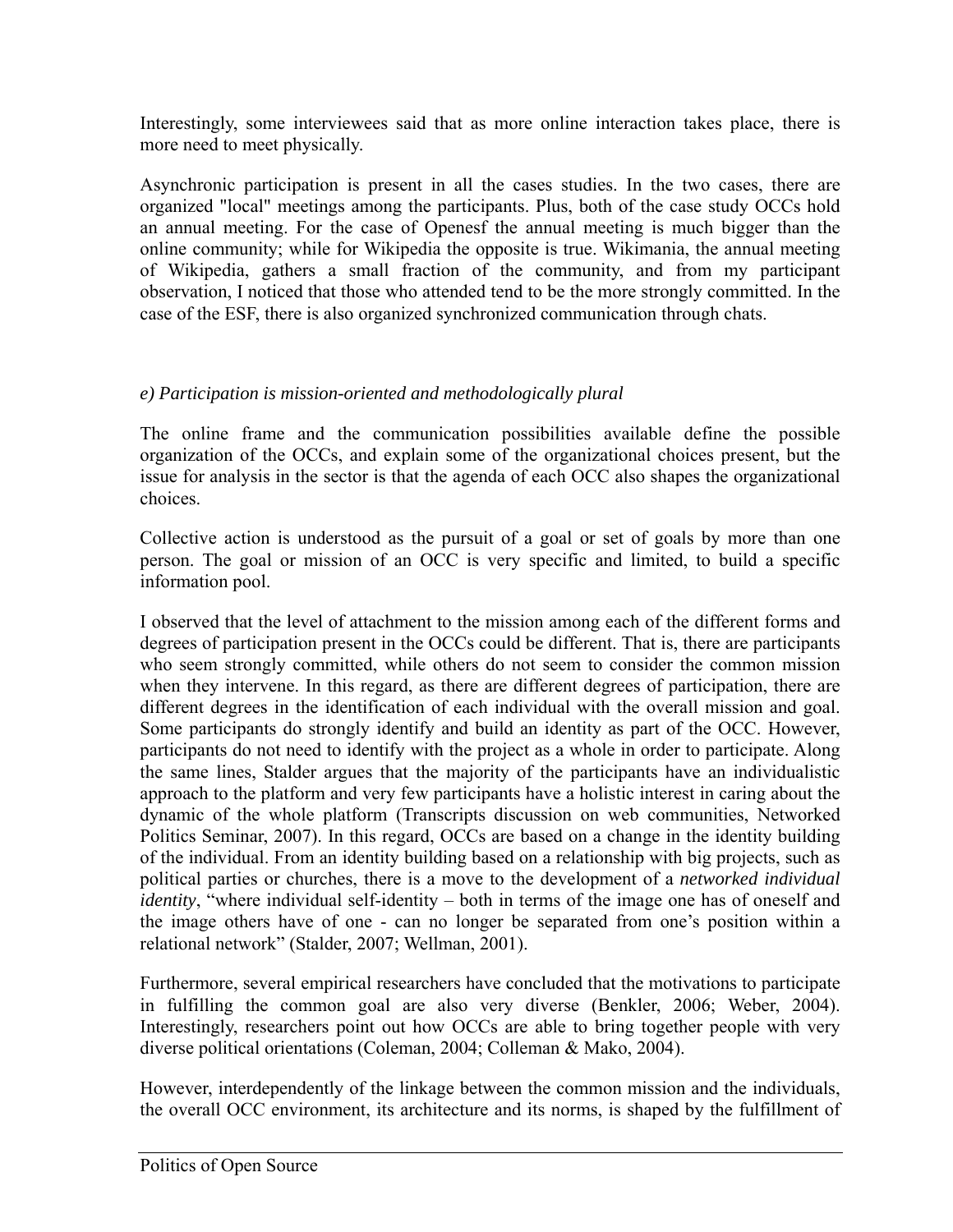the common mission.

In order to transmit the relevance of the mission in defining the organizational choices it is interesting to compare OCCs with other forms of collective action. For example, in the frame of the global social movement, organizational choices are greatly influenced by methodological ideals (della Porta, 2009), that is, following specific methods (such as decision-making by consensus) is very present in the GJM's organizational choices. In contrast, OCCs are more characterized by choosing methods according to their effectiveness in fulfilling the mission. As a result, OCCs are characterized by methodological pluralism or polymorphism. That is, the coexistence of several working or decision-making styles. That is, there is no one single way to solve all the situations of the site, but a flexible approach that adopts several methods. It could also result in a heterachy between the positions of participants.3 In the famous FLOSS catchphrase, "rough consensus and running code" captures the sense that actions working towards the accomplishment of the mission are more valuable than the use of a precise method. The methodological pluralism of the OCCs might appear as a lack of coherence of the overall system. However, for some researchers, this apparently chaotic diversity becomes a powerful resource for knowledge making and innovation (Brown & Duguid, 1991).

For example, as previously presented, openness to participation is a key principle in OCCs. However, this does not imply that for every task the OCCs must follow the same method developed in a participative way, this may depend on the requirements for fulfilling each aspect.

This mission-oriented principle also implies that the organization follows a logic of accomplishing a collective goal, not a logic of representation of the people involved. This also explains the expectations and evaluations of participation distribution. That is, insofar as a distribution of participation in a 90/9/1 manner does not create an impediment to the accomplishment of the mission, unequal distribution will not be considered a problem.

Finally, it is worth mentioning that, when analyzing OCCs, this methodological pluralism should be recognized, instead of trying to reduce OCCs to just one of their expressions.

Concerning the case studies, Wikipedia's mission reads "Imagine a world in which every single human being can freely share in the sum of all knowledge. That's our commitment" (Source: Wikimedia Foundation main page ). In terms of how the mission shapes the expectations of participation, further research might give a more precise and complete picture of the variety of expectations, however, the way in which Sue Gardner, executive director of the Foundation, expresses it is significant: "we need sufficient people to do the work that needs to be done". "But the purpose of the project is not participation".

In terms of polymorphy or methodological pluralism, I observed that in Wikipedia most activity is developed in a form primarily based on open groups on specific articles using consensus decision-making. However the community combines this with a heterogeneous, sometimes secondary options mechanism to force decision-making, block the violation of policies and keep the process within certain margins. For example, on some occasions alternative forms of decision-making such as polls and voting are adopted. Heterogeneous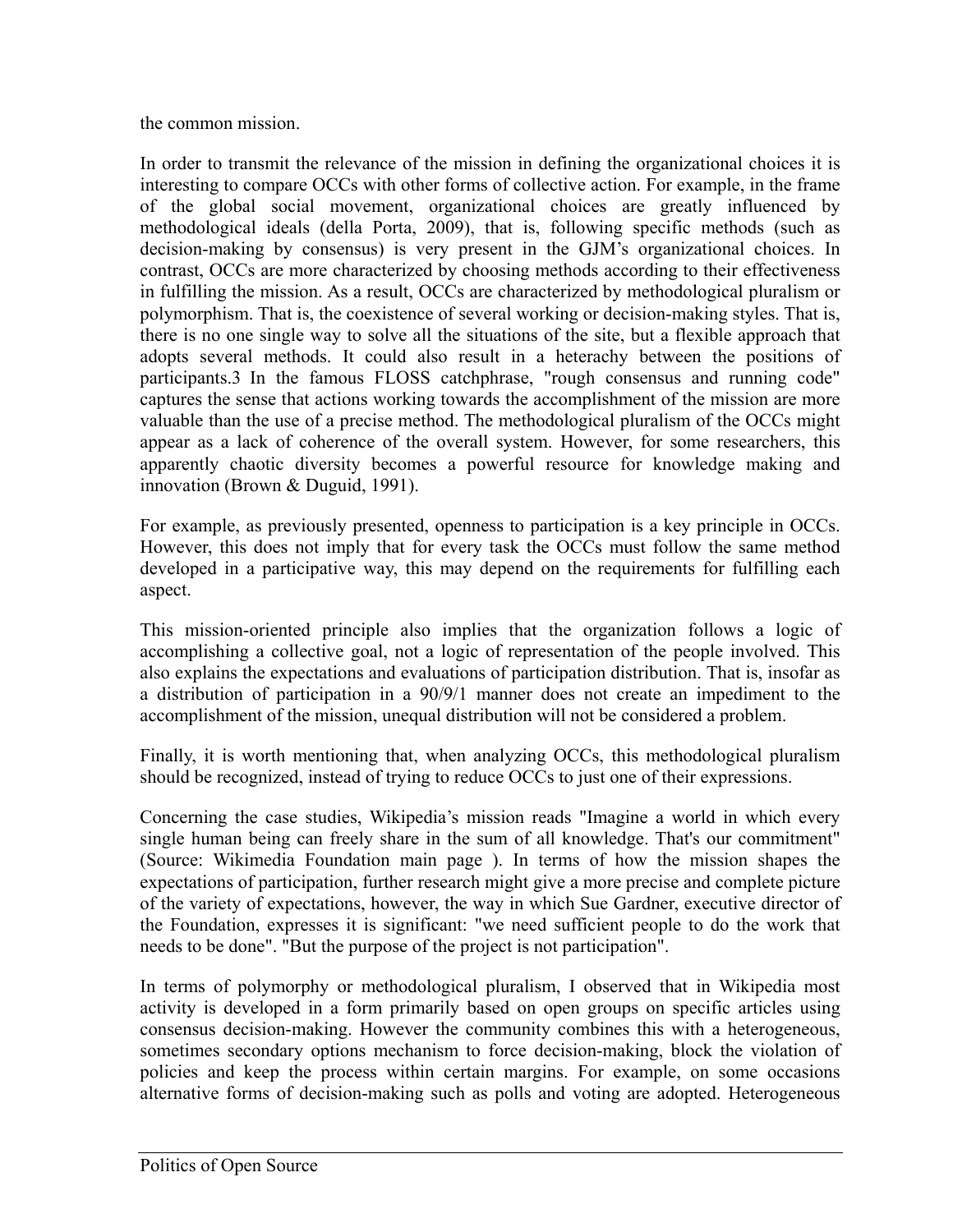forms refers to hierarchies of administrators and other roles with other privileges, tasks assigned historically to respected individuals and a symbolic leader (the founder).

Concerning the openesf.net case, openesf.net does not have a mission in itself, but is a "tool" for support the working groups in their roles within a much larger process, the ESF, whose goal or motto is that to "change the world is possible" (Source ESF Web site main page).

This lack of a common mission specific to the platform could explain why the methodological pluralism of openesf.net is much more deep and of a different character than seen in the other case. Openesf.net is based on different projects or modules, like the other case. Each of the projects has similar features (e-lists, wiki pages, etc.). However, there is no fixed structure about what has to be done in each of the projects, as is the case for Wikipedia, where what can be done is loosely defined by the architecture of the space and norms. While in the other case methodological pluralism refers to different methods for solving different tasks, in openesf.net methodological pluralism refers to different strategies about what to do in openesf.net.

Each group at openesf.net adapts its use of the site to its own communicational strategies. This makes the incorporation of new participants into the openesf.net projects difficult, as a person must understand what each project is doing in order to be able to contribute. While in Wikipedia, modules share a similar structure, which makes the flow of people and content among them easier.

# *f) Participation is based on autonomous individuals and volunteers*

Participation is autonomous, firstly, in the sense that each person has the autonomy to decide his or her level of commitment and in how he or she wants to contribute on the basis of personal interests, motivations, resources and abilities. The autonomy of participants in driving their actions favors decentralization. The distribution of participation is not based on the centralized planning of the action, but on decentralized, volunteer entrepreneurialism from the participants.

Secondly, participants are volunteers. They do not have a contractual labor relationship with the community, even if some participants may develop their contributions as part of their work outside the community (von Hippel & von Krogh, 2003). As a consequence, each participant assumes the costs of participation (in terms of time, connectivity costs, and education skills, among others), which results in a distribution of costs.

All the cases share these characteristics of autonomous and volunteered participation.

The volunteer character of participation could contribute to the scaling of participation or not: as far as people have the resources required to participate, they will be able to contribute.

The participants are able to contribute according to their own resources of time, skills or money. According to the civic voluntarism model (Verba, Schlozman & Brady, 1995), resources are a key factor in understanding why some people participate whereas others do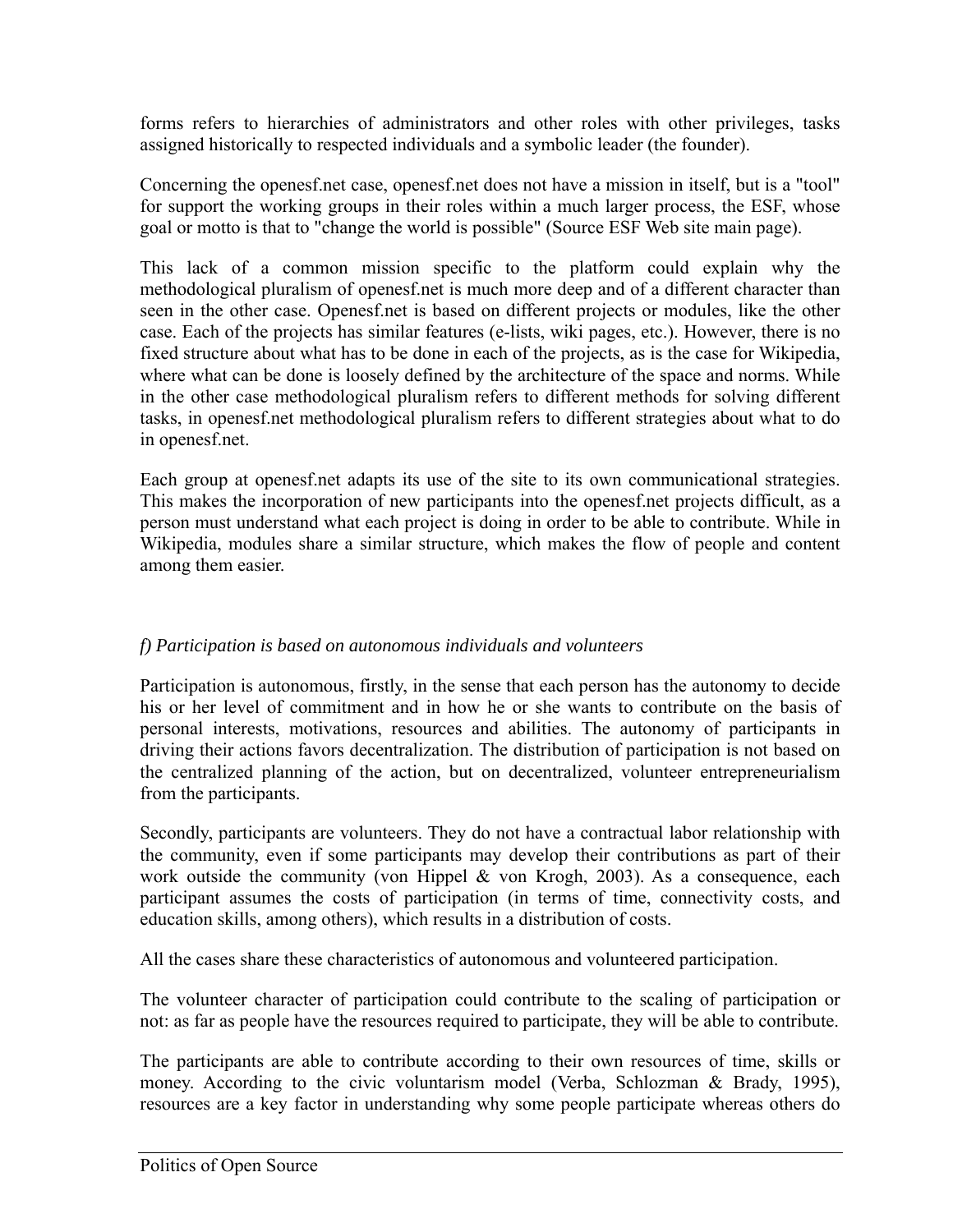not. Resource-rich participants with free-time, connectivity, skills and money can contribute more easily than those without such resources, and so the resource-rich tend to be disproportionately represented among participants. In this regard, participation in OCCs could reproduce social and economical inequalities present in society. For example, looking at the gender distribution of participation at the openesf.net shows that only 36 % of active participants are women. While in the case of Wikipedia, previous research concluded that women accounted for 10% to 23% (Ortega, 2010; Glott, Schmidt & Ghosh, 2009).

However, the resource theories applied to OCCs could adapt their analyses to these types of organizational form. OCCs accommodate the different levels of availability and resources of participants. In this regard, it could be useful to apply resource theories according to different degrees of participation (active participation, weak contribution and lurking) - in other words, to analyze if there are systematic differences in distribution according to criteria such as age, gender, time, money or income, physical disabilities and the digital divide along the 90/9/1 principle.

Furthermore, the lack of resources may not be the only explanatory variable. Even people with the necessary resources may decide not to participate for a variety of reasons such as questions of identity or personality. For example, people who identify themselves as creative and/or are more adapted to public exposure may be more likely to participate.

Additionally, the costs (human force) of producing digital commons as assumed by the participants open another perspective for interpreting the sense of participation. Digital commons (partially or totally depending of the case) are accessible to third parties who do not contribute to their production. From this perspective, participation appears not as a "privilege", but as a contribution to society or a "donation".

# *g) Participation is public and content is publicly accessible*

Most OCCs are public. Their public character has to do with external and internal requirements. External here refers to a communicative issue, the goal to spread the contents to the external world. The internal refers to organizational issues.

OCCs provide a public good or service, anyone can access their "outcome". This public character of the OCCs' outcomes is also referred to as free or open. The type of ownership of the content in OCCs, regulated by the license, promotes free access.

On some occasions, the type of license also favors the re-use of the content. In such cases, the content can be moved by someone else and it is possible to re-launch the interaction in a different direction. This is known as forking. However, not all the OCCs are based on conditions of forkability. According to the large-N analysis, free licenses over all content are present in 68,1% of the cases. 78 % of the OCCs use FLOSS, which also favors forkability, the remaining 18% use proprietary software.

Secondly, digital commons are developed in public, indeed it would be more accurate to say OCCs *live* in public. In this regard, from the large-N analysis of OCCs it emerged that in 88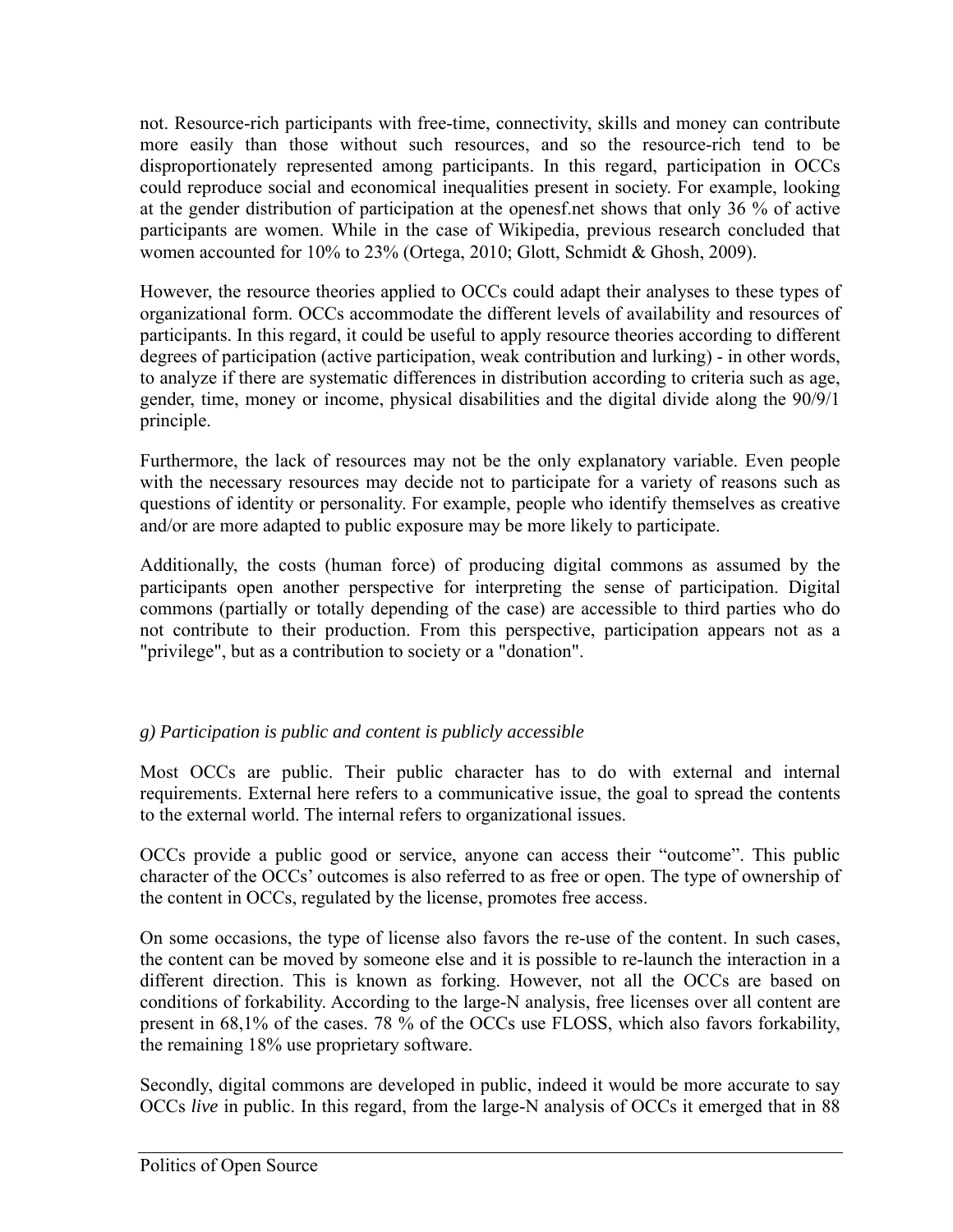% of the cases the content of communications among participants is publicly accessible. That is, it is possible to read the content of communications among participants without registering.

The public, or the transparent, character of the organizational process favors openness to participation. Participants can enter the organizational process without having to fulfill any previous requirement. Public organizing also favors the training of new participants. New participants can see how others perform some tasks. Finally, it also favors the autonomy and decentralization of participation and the coordination of participation without a predefined plan or gatekeeper to distribute roles. Participants can themselves identify where contributions are needed and at what level they wish to get involved.

In the Wikipedia case the whole process is visible to all, not only the resulting content. The channels that host the interaction (such as Wikis, mailing lists, IRC, meet-ups etc) are public by default.

In the case of openesf.net, each project creator may choose how public each project may or may not be. They decide whether the project will be accessible to the general public, only to people registered at openesf.net or only to members of that particular project. However, the majority of the projects have a public character.

# *h) Participation is implementation*

Participation is mainly based on implementing tasks by directly creating or editing content. This is not a major risk. Online interaction facilitates the undoing of actions, and so mistakes are not irreparable. Plus, the content is conceived of as a permanent work in progress.

Participation as implementation is a major characteristic of participation in OCCs. As presented in the mission-oriented principles, the environment is shaped by the accomplishment of a goal, building a digital commons. Participants "build" or "do".

Participation as doing goes beyond participation understood as deliberation. The goal of the participation is not to put together opinions, argue about issues and/or take decisions. To participate is to implement decisions. Deliberation is developed through the doing and undoing of content. There is no separation between decision-making and implementation, nor between a delegation and an implementation body. In this regard, this form of participation goes beyond the principle of participation as it is understood in participative democracy. Participation is not understood as a consultation about a decision to be implemented by public institutions. Instead, participation is engaging in building non-state public services. Furthermore, participation is not a consultation on the use of collective public resources (such as the participative budgeting approach) but, in line with the autonomous character of participation, the participants themselves assume an important part of the costs of the activity.

This form of participation opens up the idea of "doagraphy" or "implementation democracy". Implementation democracy in terms of participation as builders rather than as opinion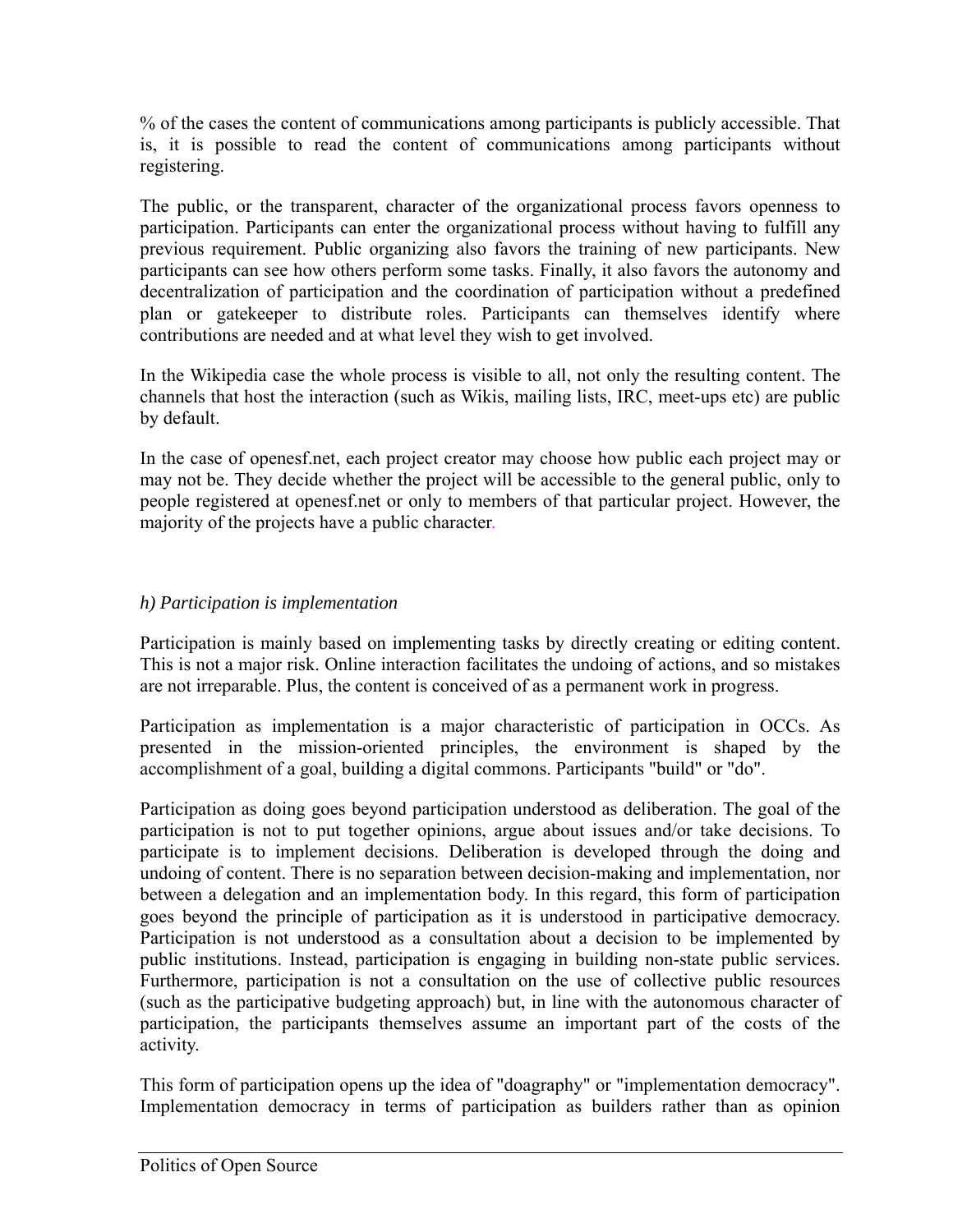holders. Doagraphy in terms of who decides on (and assumes the costs of) actions. The logic is not to do with the representation of visions, but the logic of aggregating forces to develop a common goal, where whoever does more has more capacity to "decide". In this sense, it comes closer to the logic of economical democracy (but instead of capital, the key resource is time) than representative democracy.

Concerning the case studies, in Wikipedia, in some cases participants deliberate among themselves before they edit the articles (Viegas, Wattenberg, Kriss & van Ham, 2007). However, even in this cases deliberation among participants is not geared to providing an opinion in a consultation exercise as part of a delegation, but to implementing changes in the platform. Furthermore, Wikipedia forms a "doagracy" in two senses. On the one hand, whoever takes care of a particular part of an article decides about it, including defining the policies that will govern that article. On the other hand, the control of the system is about the ability to bring together forces which will act, more than favoring opinions.

#### **Conclusions**

OCCs constitute forms of collective action based on virtual environments that result in the provision of a digital commons.

OCCs share a common pattern regarding the distribution of content contribution. The quantitative analysis of participation in OCCs shows that strong inequalities in contributions among the participants is a characteristic of these types of collective action. The 90/9/1 principle refers to this unequal distribution of contributions, that is 90% of participants lurk or act as an audience, 9% make minor contributions and 1% are very active participants. The exact percentage among these three profiles may depend on the contents and culture of each community. Furthermore, the review of the openesf.net case has shown that the percentage of these three features might depend significantly on how content contribution is conceived. In this regard, the 90/9/1 principle might be adopted as an approximation, while a comparison of participation in OCCs would require the establishment of shared indicators of participation, although the high variability of OCCs makes it difficult to define common indicators.

While much literature has pointed to the unequal distribution of participation, there is a lack of analysis of the main organizational characteristics which could allow us to better understand it. From this analysis it was found that the main organizational principles of OCCs are: a) the environment is open to participation; b) participation has multiple forms and degrees of integration; c) the environment is structured and modular which results in a decentralized but connected participation; d) participation is asynchronous; e) the environment is framed by a common-mission. The methods are shaped by the specific questions to answer, resulting in a methodological pluralism; f) participation is autonomous in the sense that each person decides which level of commitment he or she wants and in what aspects he or she wants to contribute. Plus, participation is voluntary. Participants are not linked by a contractual relationship and participants assume the costs of participation; g) participation is in public, that is, its outcome is available for others and the organizational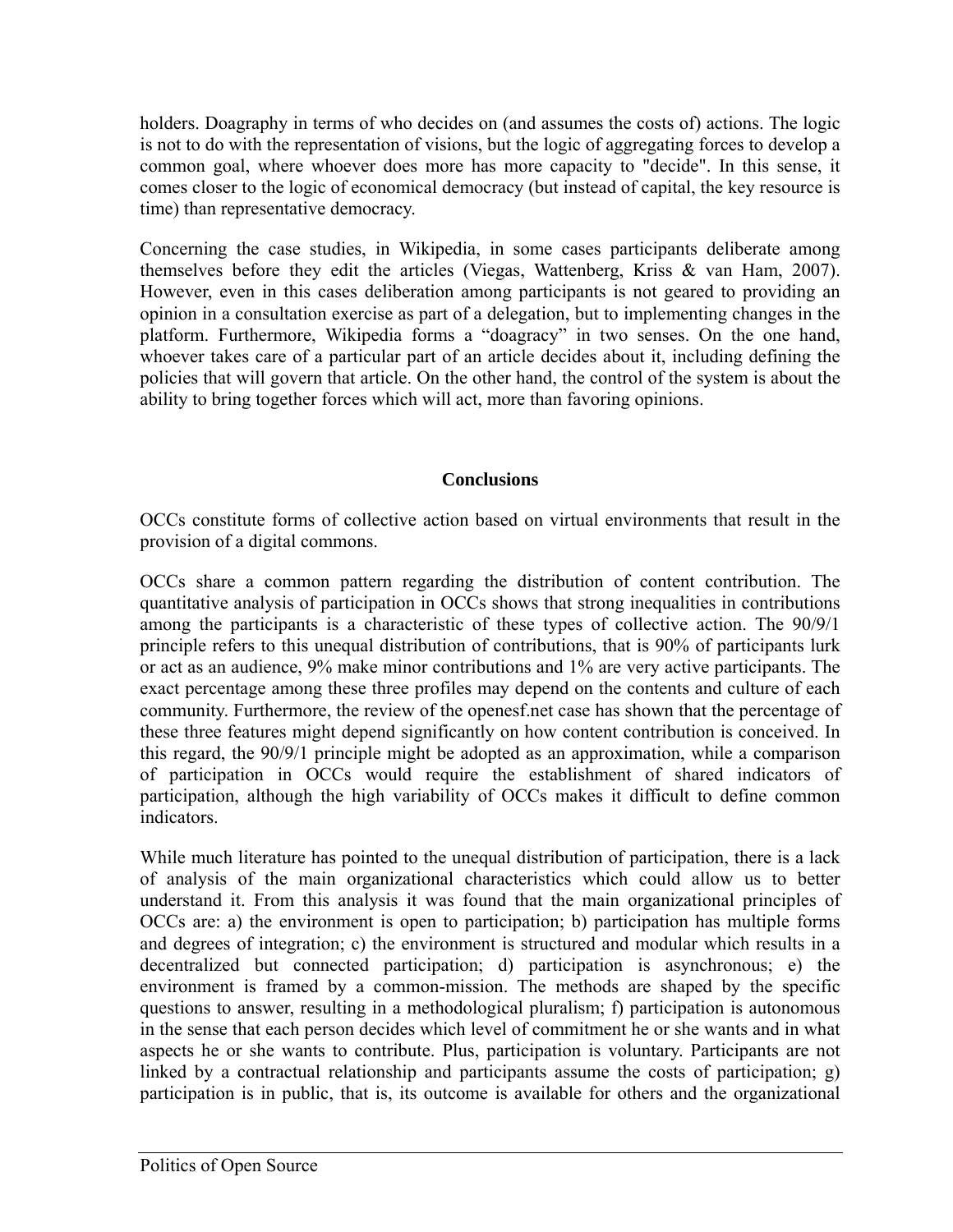process is transparent; and h) participation is implementation.

#### *Ecosystemic Participation?*

The analysis of the organizational characteristics exhibited by OCCs suggest that they can be usefully regarded as interactive systems (Bateson, 1972; Goffman, 1983; Luhmann, 1995). From this perspective, I propose the concept of ecosystemic participation in order to stress the creating of eco-systemic, feedback and synergistic effects between the diverse forms of participation present inside the OCCs. Furthermore, the term ecosystemic participation highlights the co-dependency and mutual adaptation of the different forms and degrees of participation in order to find an equilibrium between them for the sustainability and effectiveness of the common mission. Organization principles mentioned previously including openness, autonomy, decentralization, transparency and implementation provide the conditions for ecosystemic participation.<sup>3</sup>

With this paper and the proposal of the concept of ecosystemic participation, my aim is to go beyond the mere recognition that the 90/9/1 principle is present in most OCCs; and also to move beyond the "fascination" that causes us to asses why the 90/9/1 principle is also present in many other fields of collective action (such as hyper-links or income distribution). This concept aims to look to how it works, that is, to better understand the functioning and organizational principles of the OCCs which result in the unequal distribution of the participation. More specifically, I look at how they work, rather than looking at the 90, 9, and 1 in isolation, by introducing the interdependency between them into the analysis.

Furthermore, this ecosystemic participation concept is grounded in the deconstruction of the approach to participation as single acts.

On the one hand, I deconstruct the dichotomous approach to participation. The forms of participation in OCCs cannot be reduced to binary schemes. In this line, Bimber, Flanagin and Stohl suggested that recent uses of NTI for collective action challenge the notion that there is a binary choice between participation or not (2005). Ecosystemic participation shifts the focus away from single and unequivocal dimensions (to participate or not participate), towards the development of dynamics in complex cohabitation and the co-evolution of diverse forms and degrees of participation.

Furthermore, these different forms and degrees of participation are integrated, each playing

<sup>1</sup> <sup>3</sup> Finally, ecological or systemic approaches have a variable and long tradition and can be adopted in several senses. In this regard, it might be worth mentioning that the specific sense of the eco-system which I refer to here relates to the "internal" dynamics of the individual participants is each OCC. Other authors, also from an evolutionary perspective, use the ecological approach to refer instead to the interrelations through communication networks among organizations or collective actors in a shared space (Monge and Contractor, 2003; Monge, Heiss and Margolin, 2008; Monge and Poole, 2008; Shumate, Fulk and Monge, 2005; cf. Powell et al., 2005). This must not be confused with the ecological ethics of technology, which refers to the environmental issues related to technology (Maxwell & Miller, 2008). Or ecology media which is a systemic approach to communication that analyses the role that media play in influencing meaning and mind, ways of life and worlds views (Barner & Strate, 2008, p.16).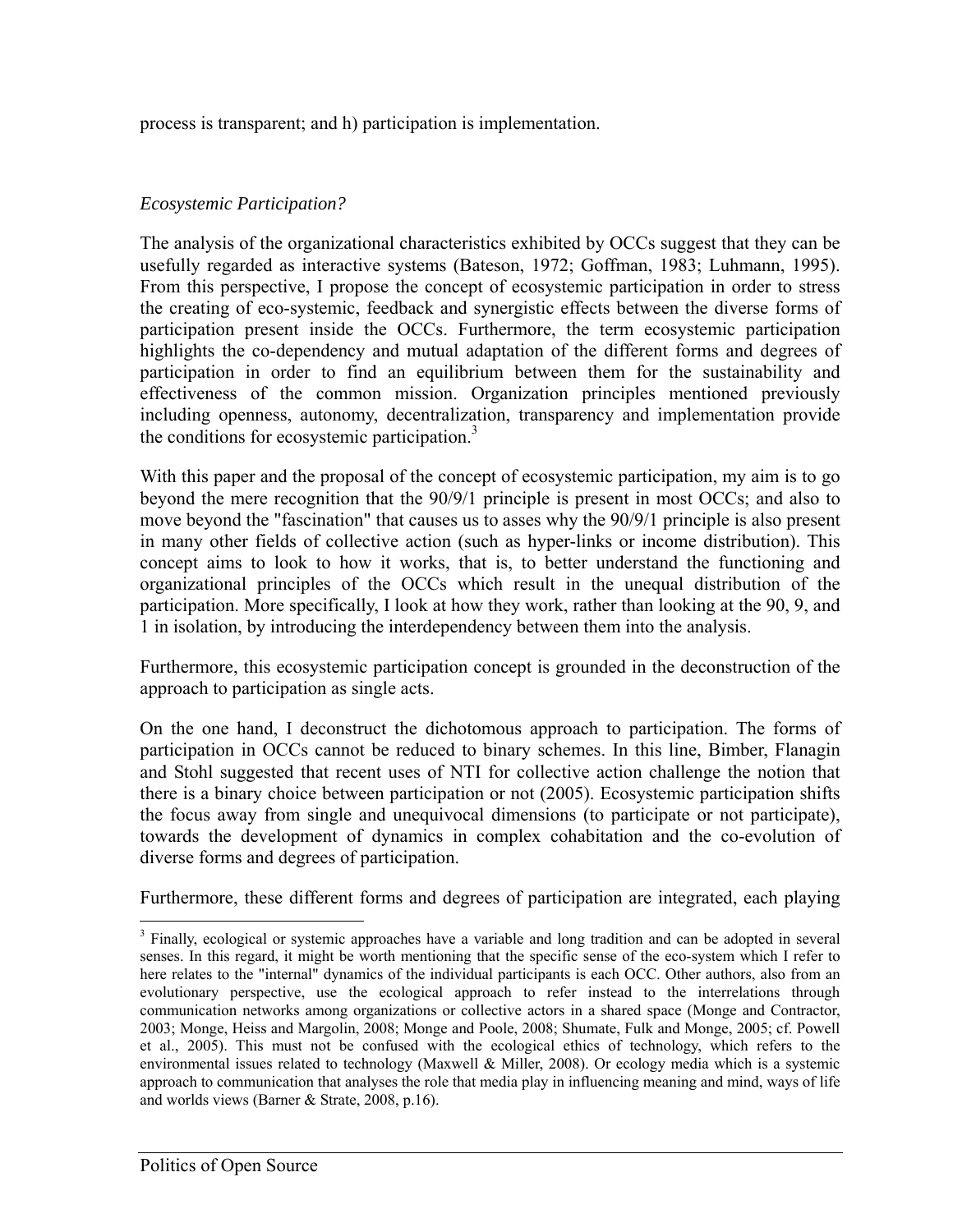its own role. In this regard, ecosystemic participation deconstructs the view of unequal participation (through the 90/9/1 principle) into the independent layers of a pyramid. Instead these three degrees 90/9/1 are interdependent. The mechanisms of interdependency between them could change across time and size of the community.

In this line, the different levels of participation (strong participation, weak and nonparticipation, weak and strong participation) play a role and are integrated and complement each other. Active and committed participants are important to start the online community and assure most of the content; weak participation allows vast and diverse fields of information resources to be reached; and unintended participation improves the system, and as audiences increase, the value and relevance of the content and the participation in the site.

On the other hand, the concept of ecosystemic participation moves away from an analysis of participation as an isolated act to an analysis of participation as an act coordinated with others and the overall collective action. An individual decides his or her role according to the overall stage of participation and acts strategically to fit into the overall equilibrium of the collective action. In this regard, individuals shape the form and degree of their participation according to the overall collective process.

# **Future Research**

Furthermore, I consider the adoption of an ecosystemic participation approach adequate for future research. Ecosystem participation problematizes the analytical and methodological designs centered on framing participation as an isolated individual activity and/or centering analysis on only one of type of participation. For example, it is frequent in the literature for the analysis to focus only on strong participants.<sup>4</sup> In my view, these designs are limited and most importantly inadequate. Instead, I argue that to integrate and consider the different forms and degrees of participation in the research design is appropriate. However, obviously, to integrate an ecosystemic approach in the analysis of participation is clearly a methodological challenge.

Finally, there are several reasons which explain the unequal distribution of content generation and why some people in the online community do not participate. From my analysis, it emerged that, in part, the unequal contributions could be associated to the ecosystemic approach to participation in terms of accommodating and combining several degrees of availabilities for contributions. Additionally, an observation which also emerges from my analysis is that the 90/9/1 principle could be related to a phenomenon of multiple-belonging. The distribution of the participation resources of each individual among the several OCCs he or she could belong to result in the unequal distribution of participation in each OCC. For example, belonging to several groups could explain the weak contribution. A person belonging to several groups could distribute his or her contributions among the groups she or he belongs to. In this line, empirical research on the Global Justice Movement also highlights the multiple-belongings or distribution of activists' participation across groups (della Porta,

 $\overline{a}$ 

<sup>&</sup>lt;sup>4</sup> Fed by the Habermasian view that speaking out is more valuable than silence.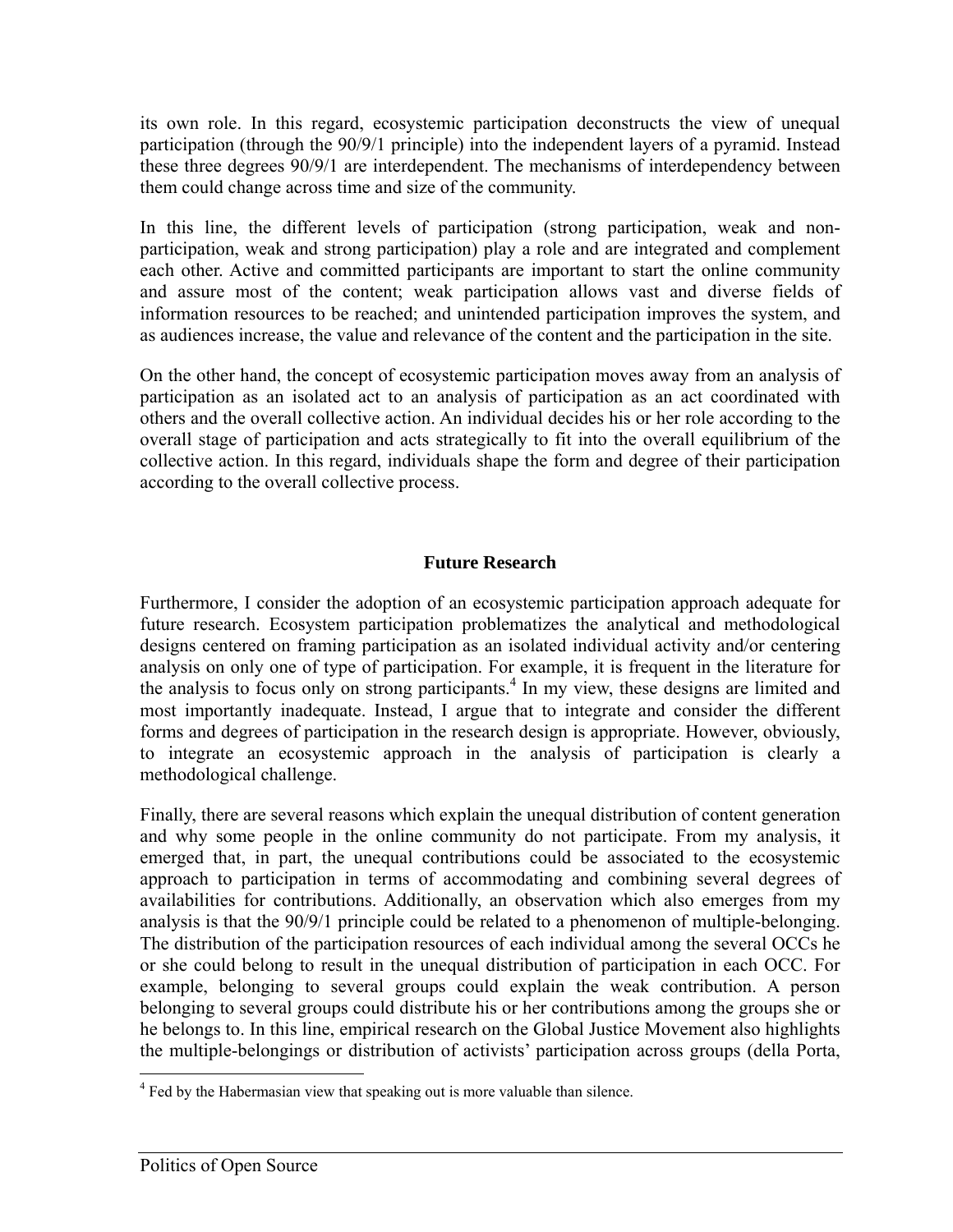2004). Multiple-belonging is also present among Wikipedians. According to my interviews, amongst Wikipedians it is common that a person has a "home project" where they concentrate their efforts and then on occasion weakly contribute to other secondary projects (Interview Jon Davis, Wikipedian, Berkeley, November 2008; Interview Betsy Megas, Wikidictionary, Palo Alto, November 2008). Further research, adopting field-level analysis and individual-centered analysis instead of case-centric analysis, is required in order to fully verify this hypothesis.

#### **References**

Berdahl, J., & Craig, K. (1996). Equality of Participation and Influence in Groups: The Effects of Communication Medium and Sex Composition. *Computer Supported Cooperative Work, 4,* 179-201.

Bimber, B. (2003). *Information and American Democracy*. New York: Cambridge University Press.

Bimber, B., Flanagin, A., & Stohl, C (2005). Reconceptualizing collective action in the contemporary media environment. *Communication Theory. International Communication Association*, 365-388.

Blais, A. (2000). *To Vote or Not to Vote? The Merits and Limits of Rational Choice Theory*. Pittsburgh, PA: University of Pittsburgh Press.

Bollier, D. (2008). Los bienes comunes: Un sector soslayado de la creación de riqueza. In S. Helfrich (Ed.) *Genes, Bytes y Emisiones - Bienes Comunes y Ciudadanía.* México D.F. : Ediciones Böll. Retrieved April 1, 2010 from http://boelllatinoamerica.org/download\_es/Bienes\_Comunes\_Indice\_EdiBoell.pdf

Cain, B., Dalton, R. & Scarrow, S. (Eds.) (2003). *Democracy Transformed? Expanding Political Opportunities in Advanced Industrial Democracies.* Oxford: Oxford University Press.

Campbell, J. L. (2005). Where do we stand? Common mechanims in organizations and social movements research. In G. F. Davis, D. McAdam, W. R. Scott, & M. N. Zald. *Social Movements and Organization Theory (pp. 41-68 ).* New York: Cambridge University Press.

Cardon, D. & Aguiton, C. (2007) The Strength of Weak Cooperation: An Attempt to Understand the Meaning of Web 2.0.. *Communications & Strategies. 65.* 

*Colleman, G. (2004). The Political Agnosticism of Free and Open Source Software and the Inadvertent Politics of Contrast. Anthropology Quarterly. 77(03), 507-519.* 

*Colleman, G. & Hill, M. (2004). The Social Production of Ethics in Debian and Free Software Communities. In Koch, S. (Ed.). Free and Open Source Software Development. pp. 27-58. Hershey, PA: Idea Group Publishing*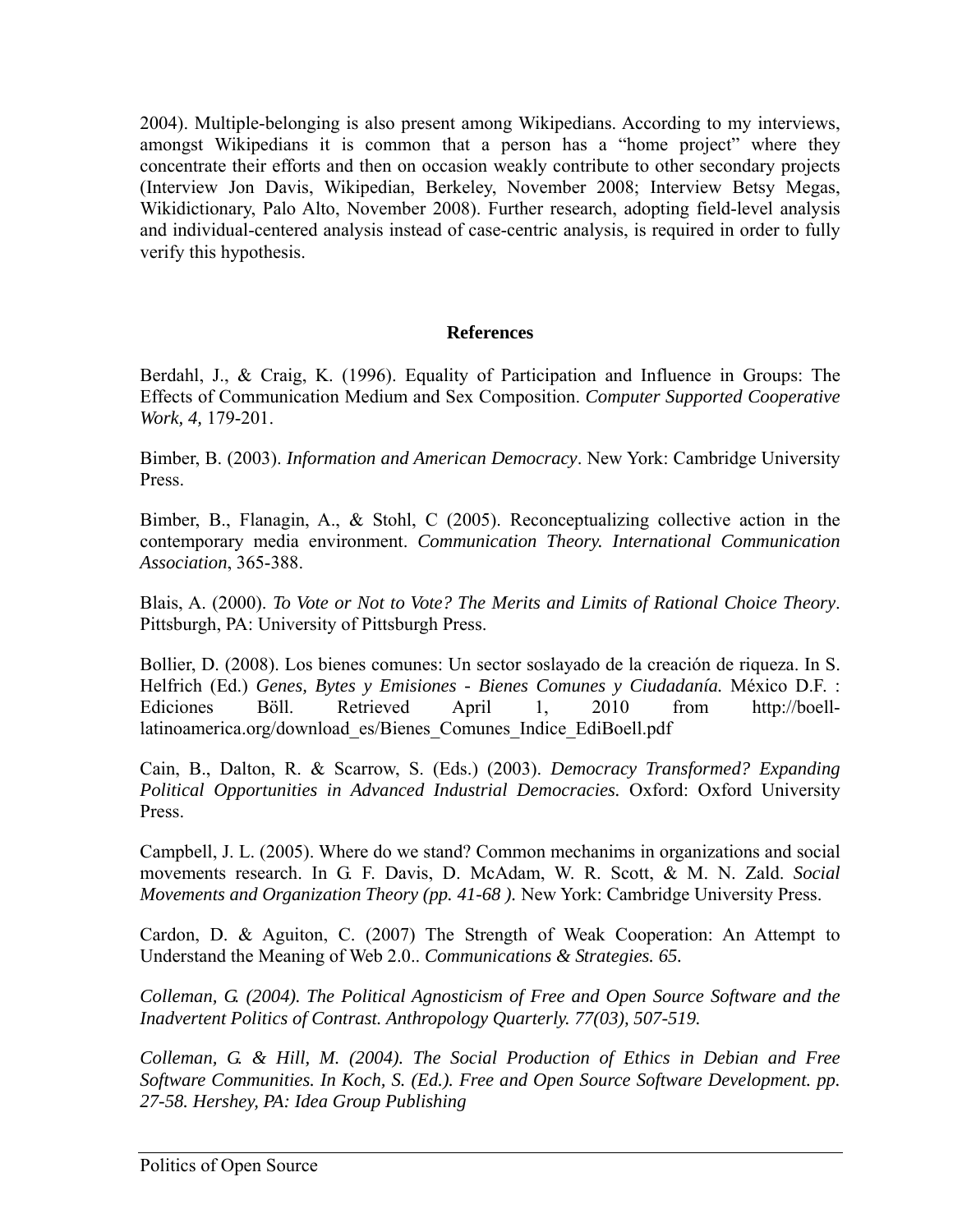Crowston & Howison. (2004). The social structure of Free and Open Source solfware development. *School of Information Studies.* Syracusa University.

Crowston, K. & Howison, J. (2006). Hierarchy and centralization in free and open source software team communications. *Knowledge, Technology and Policy. 18(4),* 65-85.

Dalton, R. & Wattenberg, M. (2000). *Parties without partisans*. Oxford: Oxford University Press.

della Porta, D. (2004). Multiple Belongings, Tolerant Identities, and the Construction of "Another Politics": Between the European Social Forum and the Local Social Fora. In D. della Porta & S. Tarrow.*Transnational Protest and Global Activism.* (pp. 175-202). Lanham: Rowman and Littlefield.

della Porta, D. (Ed.), (2009). *Democracy in Social Movements*. Houndsmill: Palgrave.

Emigh, W. & Herring, S. (2005). Collaborative authoring on the Web: A genre analysis of online encyclopedias. In Proc. HICSS.

Freeman, R. & Rogers, J. (2002). Open source unionism: Beyond exclusive collective bargaining. *Working USA: Journal of Labor and Society, 5*, 3–4.

Ghosh, R., Ruediger, G., Bernhard, K., & Robles, G. (2002). *Free/Libre and open source software: survey and study*. International Institute of Infonomics University of Maastricht, The Netherlands. Berlecon Research GmbH Berlin, Germany. Retrieved April 1, 2010 from http://www.flossproject.nl/report/index.htm

Ghosh, R.A. & Prakash, V. V. (2000, May). The orbiten free software survey. First Monday, 5 (7). Retrieved April 1, 2010 from http://www.firstmonday.dk/issues/issue5 7/ghosh/

Glott, R., Schmidt, P. & Ghosh, R. (2009). Wikipedia survey. Working draft. Unu - Merit.

Granovetter, M. (2005). The Strength of Weak Ties, A Network Theory Revisited. *Sociological Theory, 1(1983),* 201-233.

Hill, W., Hollan, J., Wroblewski, D. & McCandless, T. (1992). Edit wear and read wear. Proceedings of CHI'92, the SIGCHI Conference on Human Factors in Computing Systems (Monterey, CA, May 3-7, 1992), pp. 3-9.

Kittur, A., Chi, E., Pendleton, B., Suh, B. & Mytkowicz, T. (2007). Power of the few vs. wisdom of the crowd: Wikipedia and the rise of the bourgeoisie. In Proceedings of the 25th Annual ACM Conference on Human Factors in Computing Systems (CHI 2007), April-May 2007.

Koch, S. & Schneider, G (2002). Effort, cooperation and coordination in an open source software project: GNOME. Information Systems Journal, 12 (1), 27–42.

Kollock, P. (1999). The Economies of Online Cooperation: Gifts and Public Goods in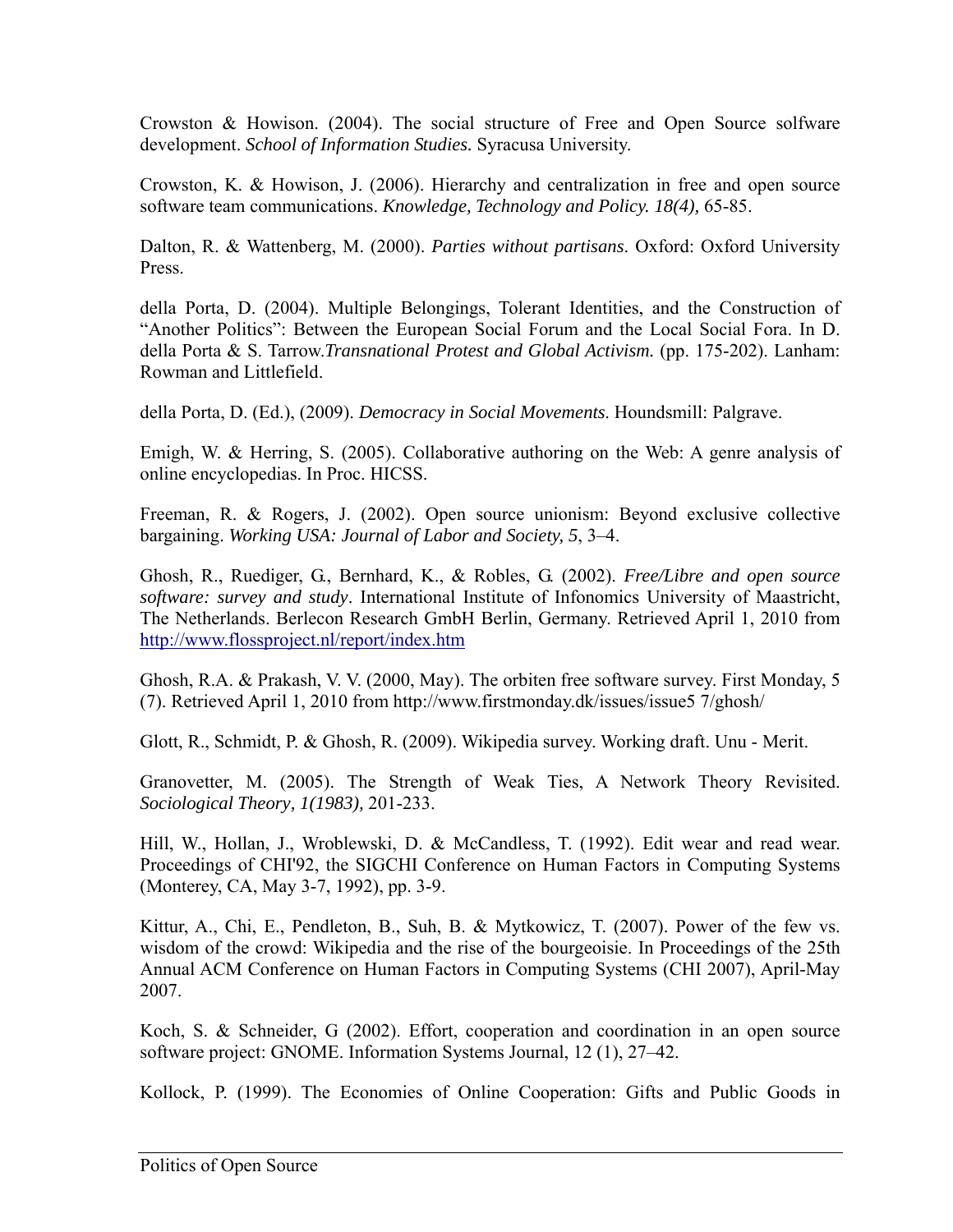Cyberspace. In M. Smith & P. Kollock (Eds.) *Communities in Cyberspace*. London: Routledge.

Lanzara, G. F., & Morner. M. (2004). Making and sharing knowledge at electronic crossroads: The evolutionary ecology of open source. Paper presented at the Fifth European Conference on Organizational Knowledge, Learning and Capabilities, Innsbruck, Austria. Retrieved September, 20, 2008 from http://www2.warwick.ac.uk/fac/soc/wbs/conf/olkc/archive/oklc5/papers/j-3\_lanzara.pdf

Leadbeater, C. (2008). *We-Think – Mass innovation not mass production*. London: Profile Books.

Mansbridge, J. J. (1986). *Why We Lost the ERA.* Chicago: University of Chicago Press.

Mockus, A., Fielding, R.T. & Herbsleb, J. D. (2002). Two case studies of Open Source software development: Apache and Mozilla. *ACM Transactions on Software Engineering and Methodology, 11 (3),* 309–346.

Morris, A. (2000). Reflections on Social Movements Theory: Criticisms and Proposals. *Contemporary Sociology, 29,* 445-54.

Nielsen, J. (2006). Participation inequality: Lurkers vs. Contributors in Internet communities. J. Nielsen's Alertbox October 9, 2006. Retrieved April 1, 2010 from http://www.useit.com/alertbox/participation\_inequality.html

Nielsen, J. (2009). Community is Dead; Long Live Mega-Collaboration. J. Nielsen's Alertbox for August 15, 1997. Retrieved April 20, 2009 from http://www.useit.com/alertbox/9708b.html

Nonnecke, B. & Preece, J. (2000, April) Lurker demographics: Counting the silent. In M. Czerwinski, & F. Paterno, (Eds). *Proceedings of the CHI 2000: Human Factors in Computing.* (pp. 73-80). The Hague, Netherlands: ACM Press.

Norris, P. (2002). *Democratic Phoenix: reinventing political activist*. Cambridge: Cambridge Uni. Press.

Ortega, F. (2010). Wikipedia: A Quantitative Analysis. Phd dissertation.

Ortega, F., & Gonzalez-Barahona, J. M. (2009). Quantitative analysis of the wikipedia community of users. *Proceedings of the 2007 international symposium on Wikis*. Montreal, Quebec, Canada. Pages: 75 - 86.

Pharr, S. J. & Putnam, R. D. (2000). *Disaffected Democracies: What's Troubling the Trilateral Countries?.* New Jersey, USA: Priceton University Press.

Reagle Jr., J. (2004, Jul.) Open Content Communities, *M/C Journal*, 7(3), Retrieved April, 1, 2010 from http://www.media-culture.org.au/0406/06\_Reagle.rft.php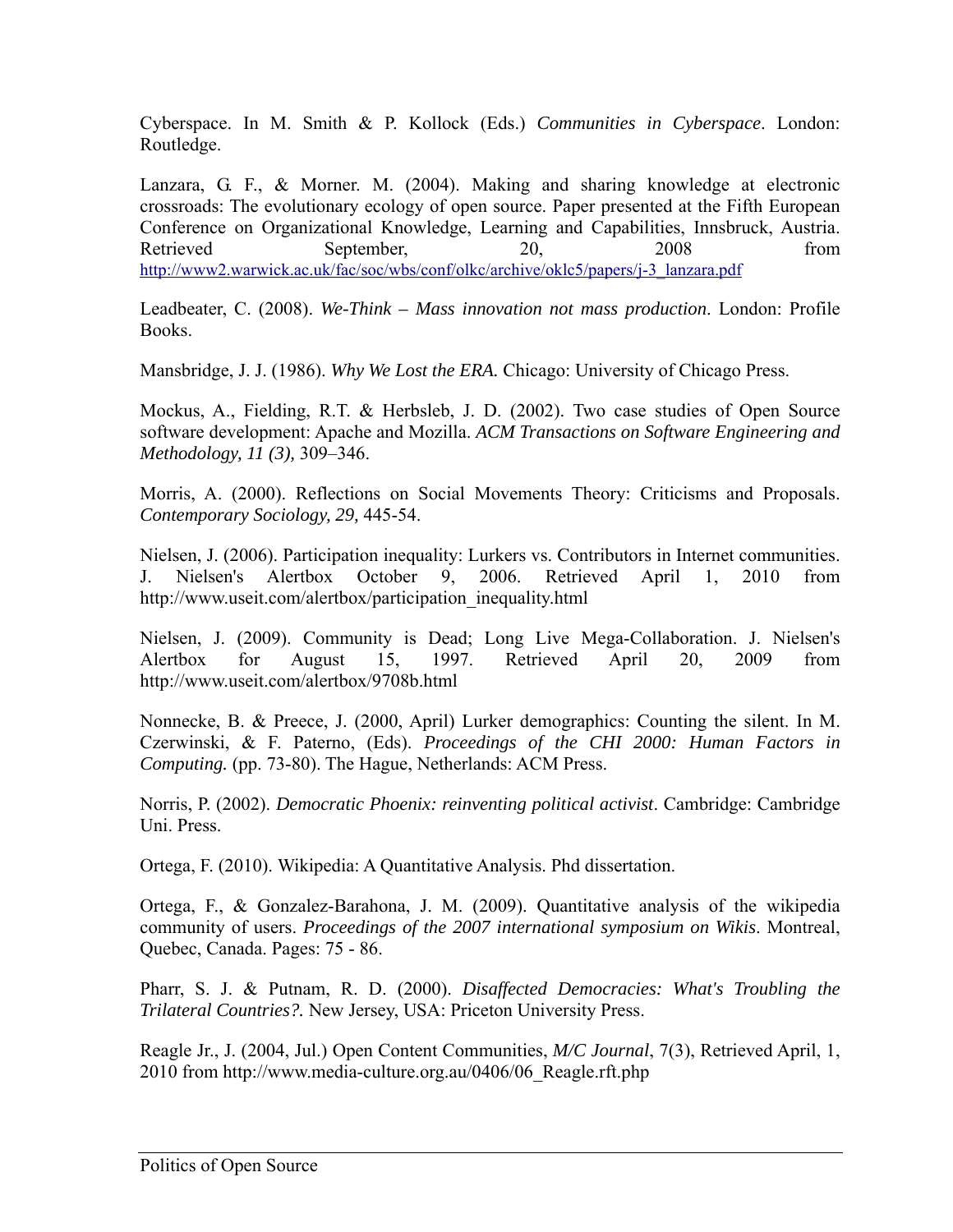Rheingold, H. (1993). *The Virtual Community. Homesteading on the Electronic Frontier*. Reading, MA: Addison-Wesley Publishing.

Robles, G., Gonzalez-Barahona, J. M. & Merelo, J. J. (2006, September). Beyond executable source code: The importance of other source artifacts in software development (a case study). Journal of Systems and Software, 79 (9), 1233–1248.

Rommele, A (2003). Political Parties, Party Communication and New Information and Communication Technologies. *Party Politics, 9 (1),* 7-20.

Stalder, F. (2007). Bourgeois Anarchism and Authoritarian Democracies. Symposium Changing politics through digital networks: The role of ICTs in the formation of new social and political actors and actions, Florence, October 2007.

Stolle, D., Hooghe, M. & Micheletti, M. (2005). Politics in the Supermarket. Political Consumerism as a Form of Political Participation. *International Political Science Review, 26(3)*, 245-2.

Trechsel, A., Kies, R., Mendez, F., & Schmitter, P. (2003). Evaluation of the Use of New Technologies in order to facilitate Democracy in Europe. Scientific Technology Assessment Office, European Parlament, 2003. Retrieved April 1, 2010 from http://edc.unige.ch/publications/edcreports/STOA/main\_report.pdf.

Turner, F (2006). *From Counterculture to Cyberculture: Stewart Brand, the Whole Earth Network, and the Rise of Digital Utopianism*. Chicago: University of Chicago Press.

Uzzi, B. (1996). The Sources and Consequences of Embeddedness for the Economic Performance of Organizations: The Network Effect. *American Sociological Review, 61(4),* 674-698.

van den Donk, W., Loader, B., Nixon, P. & Rucht, D. (2004). *Cyberprotest. New Media, citizens and social movements.* London and New York: Routledge.

Vedel, T. (2003). Political communication in the age of the Internet. *Routledge Research in Cultural and Media Studies, 10,* 41-59.

Verba, S., Schlozman, K. L., & Brady, H. (1995). *Voice and Equality: Civic Voluntarism in American Politics*. Cambridge: Harvard University Press.

Viegas, F. B., Wattenberg, M., Kriss, J., & van Ham, F. (2007). Talk Before You Type: Coordination in Wikipedia. Visual Communication Lab, IBM Research. Proceedings of the 40<sup>th</sup> Hawaii International Conference on System Sciences, 2007.

Wales, J. (2005, December). Wales talks Wikipedia. Retrieved April 1, 2010 from http://writingshow.com/?page id=91

Weber, S. (2004). *The success of open source*. Cambridge: Harward Press.